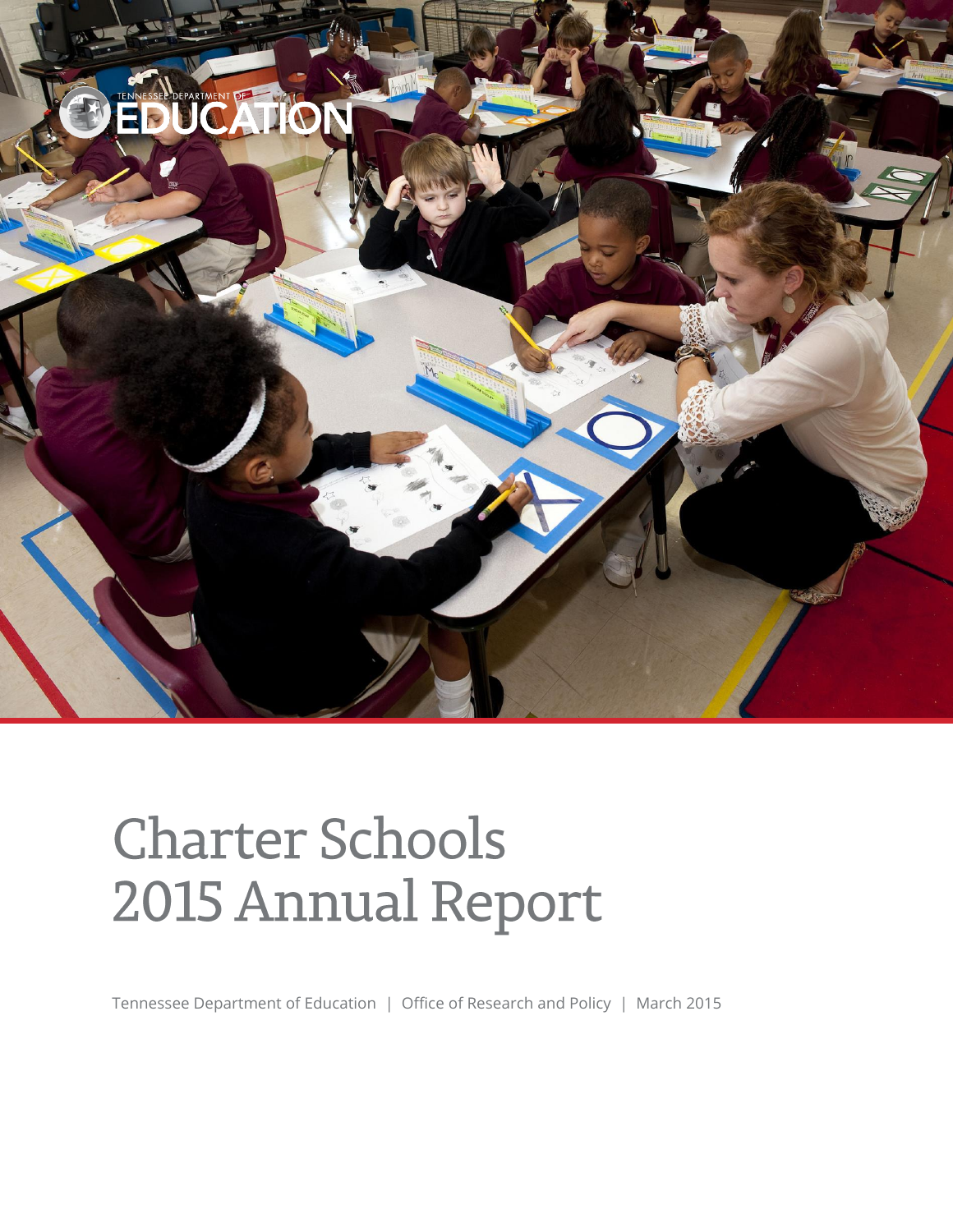## Table of Contents

<span id="page-1-0"></span>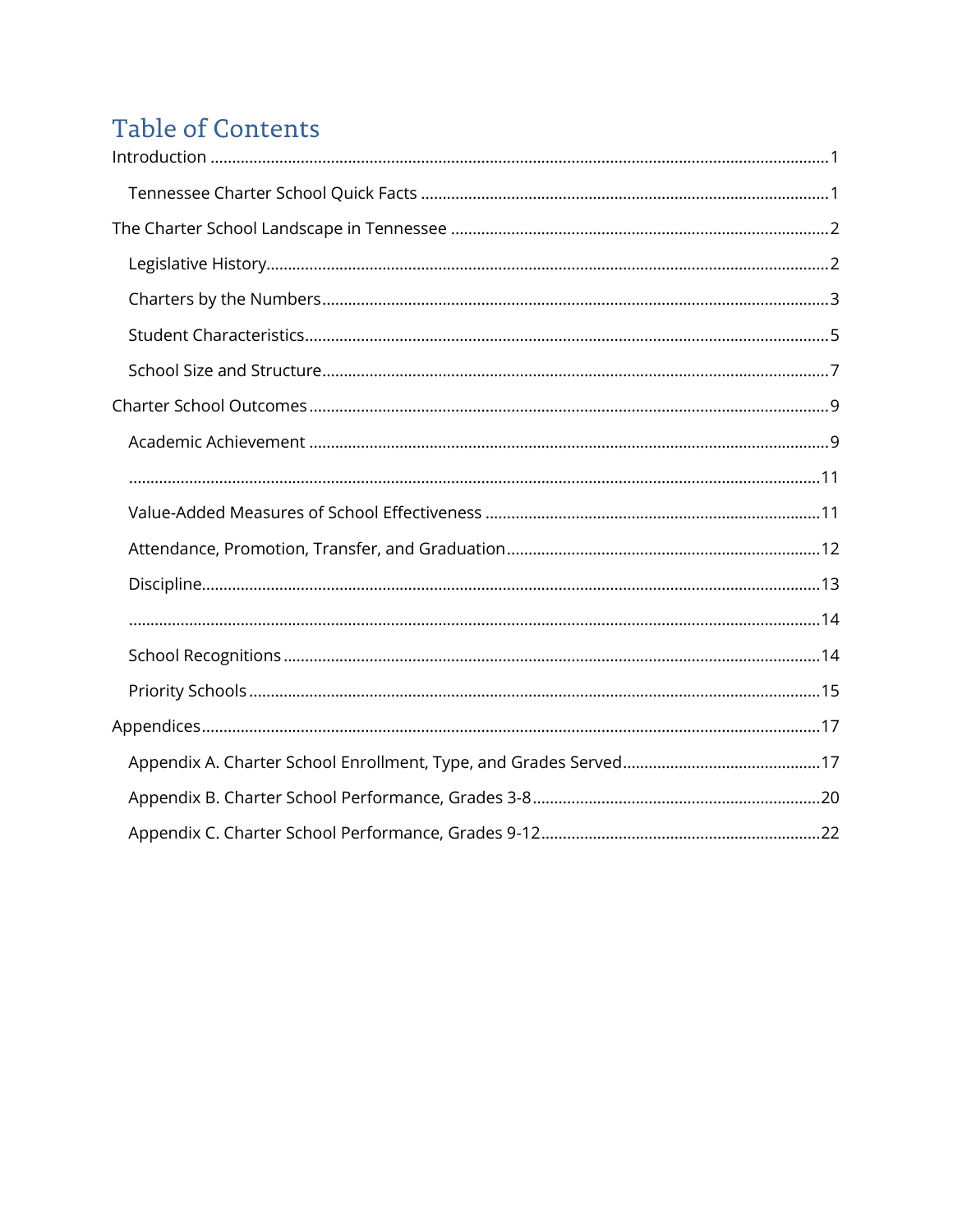## **Introduction**

Each year, the Tennessee Department of Education produces an annual report on charter schools operating in the state. In compliance with Tennessee Code Annotated (T.C.A.) § 49-13- 116(b), 49-13-120(b), and § 49-13-133, the report provides information on charter school applications, their approvals and appeals, charter school characteristics and academic performance, as well as mobility of students out of charter schools.

Additional information regarding public charter schools is available on the [Tennessee](http://www.state.tn.us/education/schools/charter_schools.shtml)  [Department of Education's website](http://www.state.tn.us/education/schools/charter_schools.shtml), including a list of currently operating public charter schools, application and authorization materials, and answers to frequently asked questions.

### <span id="page-2-0"></span>*Tennessee Charter School Quick Facts*

- Operating Tennessee charters are currently located in four districts across the state: Hamilton County, Metro Nashville Public Schools, Shelby County, and the Achievement School District.
- Charters have expanded considerably since their introduction in 2003-04 reaching 15,000 students in 2013-14, yet they still serve only 2 percent of the student population statewide and 7 percent of the student population in their home districts.
- The charter student population is over 80 percent economically disadvantaged and over 90 percent minority.
- Charter performance varies considerably at the school level; charter schools range from the highest to lowest levels of value-added scores in patterns similar to district-run schools.
- Student attendance in charter elementary schools looks similar to district-run schools, but charter high schools average significantly higher attendance and graduation rates.
- Charter schools document fewer disciplinary incidents than district-run schools, but suspend students at higher rates for rule violations.
- A considerable number of charter schools have earned recognition as Reward Schools for year-over-year growth in student performance.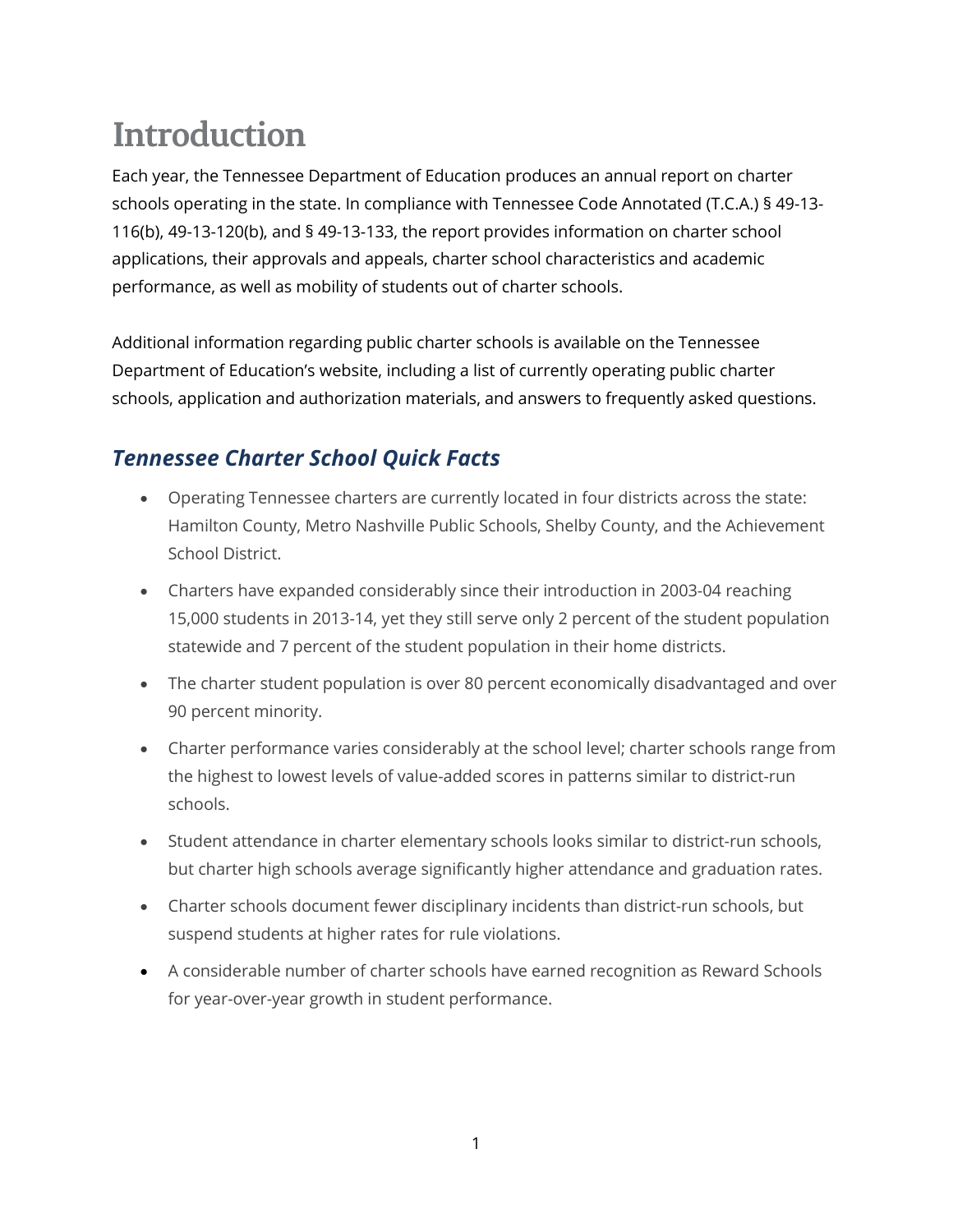## <span id="page-3-0"></span>The Charter School Landscape in Tennessee

#### <span id="page-3-1"></span>*Legislative History*

A charter school is a public school that is established and operating under the terms of a charter agreement and in accordance with the Tennessee Public Charter Schools Act of 2002 (T.C.A. § 49-13). Governed by independent operators, charter schools have greater autonomy over their budgets, personnel, curricula, and operations in exchange for heightened accountability. Tennessee law prohibits for-profit entities from operating or managing charter schools and requires all governing bodies to be not-for-profit organizations with 501(c)(3) exemption. They are publicly funded, and as such, subject to the same performance standards outlined by the Tennessee State Board of Education as traditional public schools. Charter schools may be closed if they demonstrate poor academic performance, violate their charter agreement or engage in practices of fiscal mismanagement. As of 2014, a public charter school agreement must be revoked or denied renewal by the chartering authority if it receives designation as a priority school under the state's accountability system.

The Tennessee Public Charter Schools Act of 2002 allowed for the establishment of charter schools as "alternative means within the public school system for ensuring accomplishment of the necessary outcomes of education," T.C.A. § 49-13-102(b). Although restrictions initially limited the number of charter schools that could operate in Tennessee, that cap was removed in 2011 to facilitate the replication of high-quality charter schools in the state. Enrollment eligibility was also extended to all students in 2011, whereas preference had originally been given to those students in failing schools or qualifying for free or reduced price lunch.

Local boards of education, the Achievement School District (ASD), and the State Board of Education (SBE) serve as charter school authorizers in Tennessee. Local boards of education authorize the majority of charter applications and were the only charter authorizers in Tennessee when the establishment of the ASD in 2012 created a new state-run entity with the license to authorize charter operators in schools whose academic performance placed them in the lowest 5 percent of achievement statewide. The SBE hears appeals from charter school applicants who have been denied by their local boards of education, and can choose to uphold or overturn a district's denial. As of 2014, the SBE can also serve as authorizer to charter applicants seeking to establish a school in a district with at least one priority school.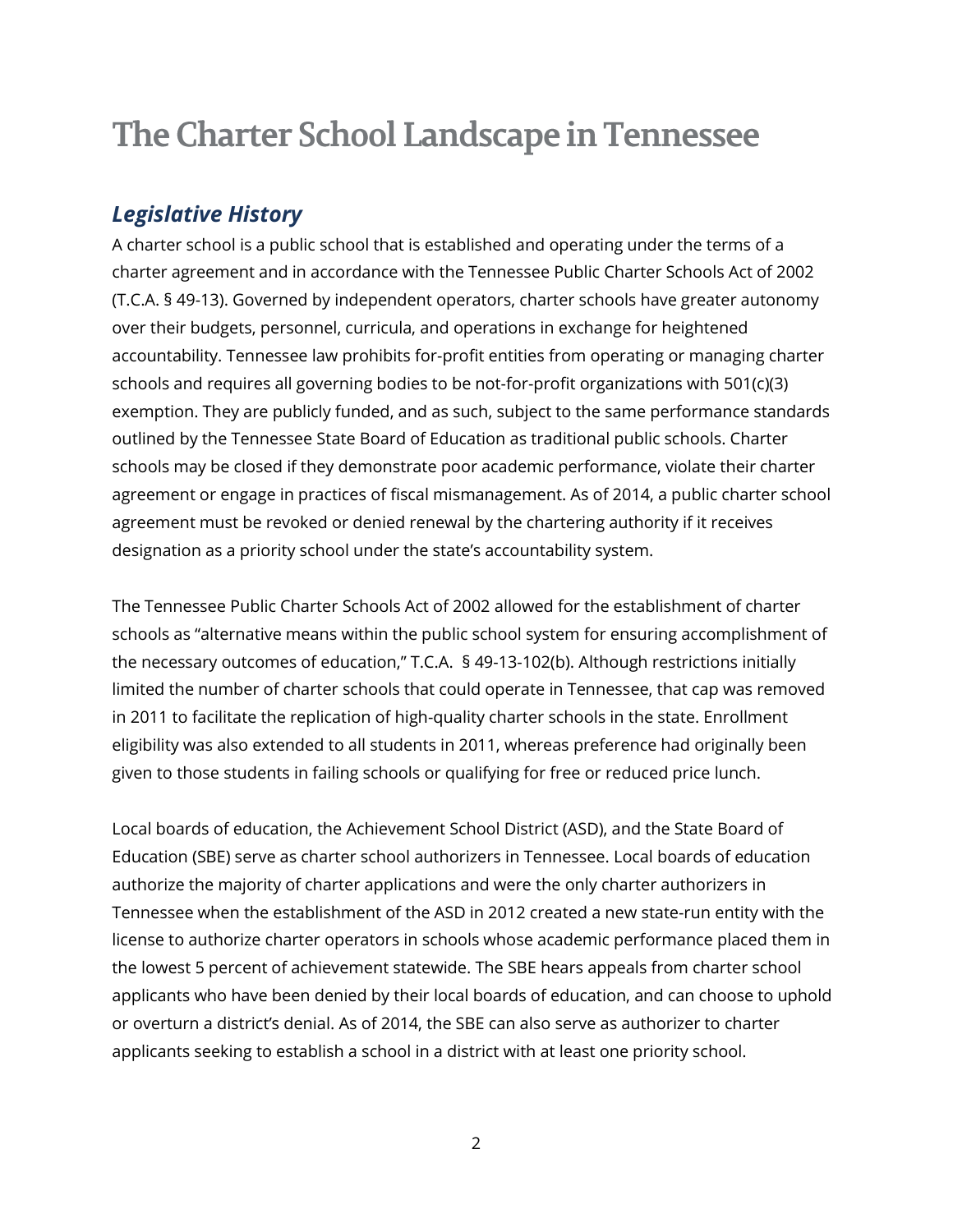### <span id="page-4-0"></span>*Charters by the Numbers*

Charter schools currently operate in four districts in Tennessee: Hamilton County, Metro Nashville Public Schools, Shelby County, and the Achievement School District. In 2013-14, a total of 67 charter schools operated in these districts, serving 15,839 students.

67 charter schools operated during the 2013-2014 school year, serving 15,839 students.

Figure 1 depicts the change in total charter schools statewide

since the first of these schools opened in 2003-04. While expansion has been relatively steady over time, the greatest increases in school numbers occurred since 2010.





Figure 2 shows the corresponding growth in charter school enrollment since 2010, with the number of students expanding over 200 percent, from around 5,000 to 15,000 students.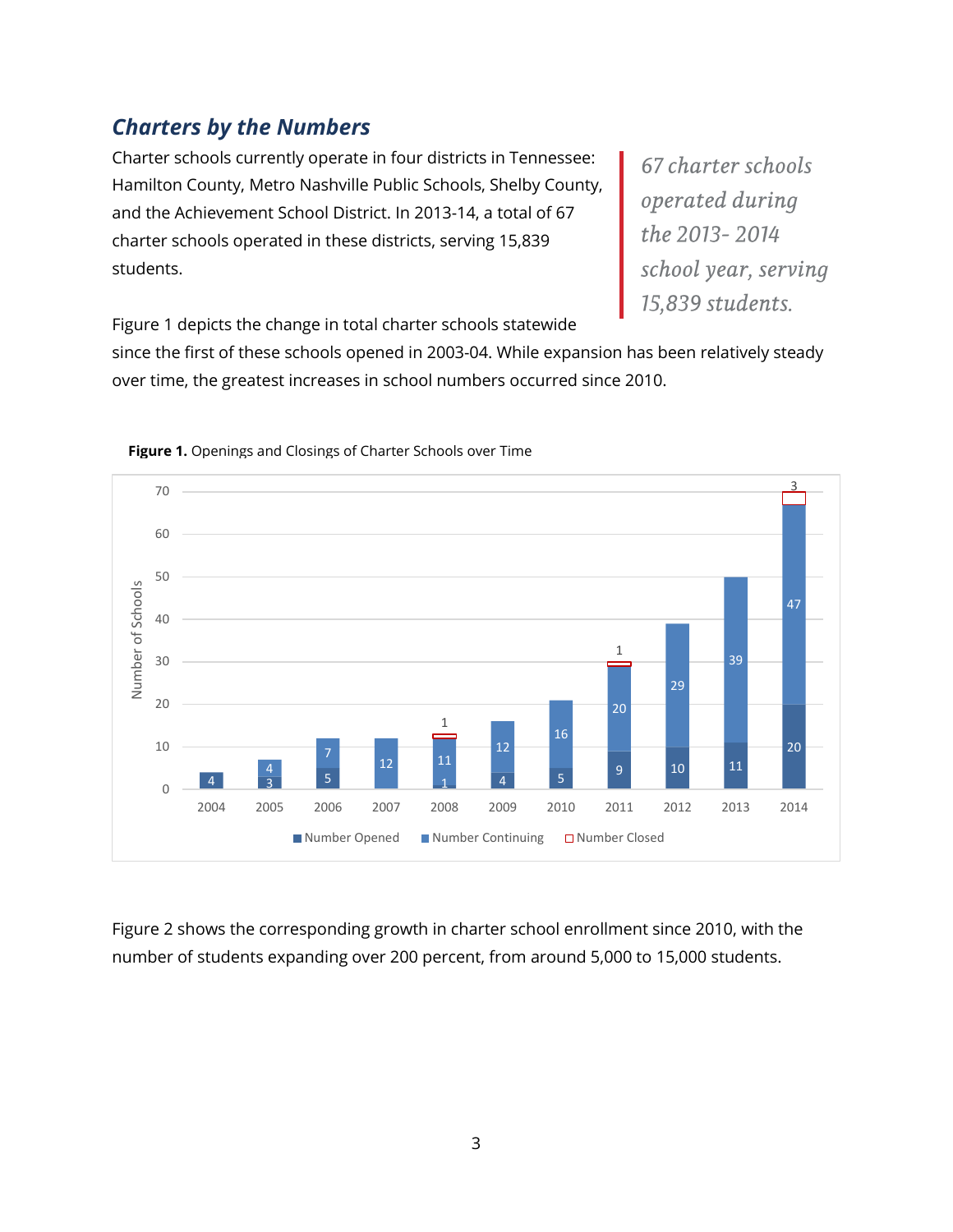

**Figure 2.** Growth in Charter School Enrollment over Time

Even with the rapid charter expansion, charter enrollments still account for only 2 percent of the total 991,000 public school enrollment in the state. Looking specifically within the four Tennessee school districts where charters are located, charter students make up 7 percent of the total student population. Table 1 breaks down charter enrollment across the districts.

|                                                 | Number of<br><b>Charter</b><br><b>Schools</b> | <b>Charter</b><br><b>Enrollment</b> | <b>District</b><br><b>Enrollment</b> | % Charter<br><b>Enrollment</b> |
|-------------------------------------------------|-----------------------------------------------|-------------------------------------|--------------------------------------|--------------------------------|
| <b>Hamilton County</b>                          | 3                                             | 706                                 | 43,531                               | 2%                             |
| <b>Metro Nashville Public</b><br><b>Schools</b> | 17                                            | 4,018                               | 82,806                               | 5%                             |
| <b>Shelby County</b>                            | 37                                            | 8,987                               | 149,928                              | 6%                             |
| <b>Achievement School District</b>              | 10                                            | 2,128                               | 4,110                                | 52%                            |
| <b>Tennessee</b>                                | 67                                            | 15,839                              | 993,759                              | 2%                             |

**Table 1.** Charter School Enrollment by District, 2014

Notably, only five charter schools have closed down across the years with three of those closures happening after the 2013-14 school year. At the same time, districts appear to be setting a high bar for charter approval. Table 2 documents the ratios of submitted versus approved applications by year over the decade-long history of charters in Tennessee. To date,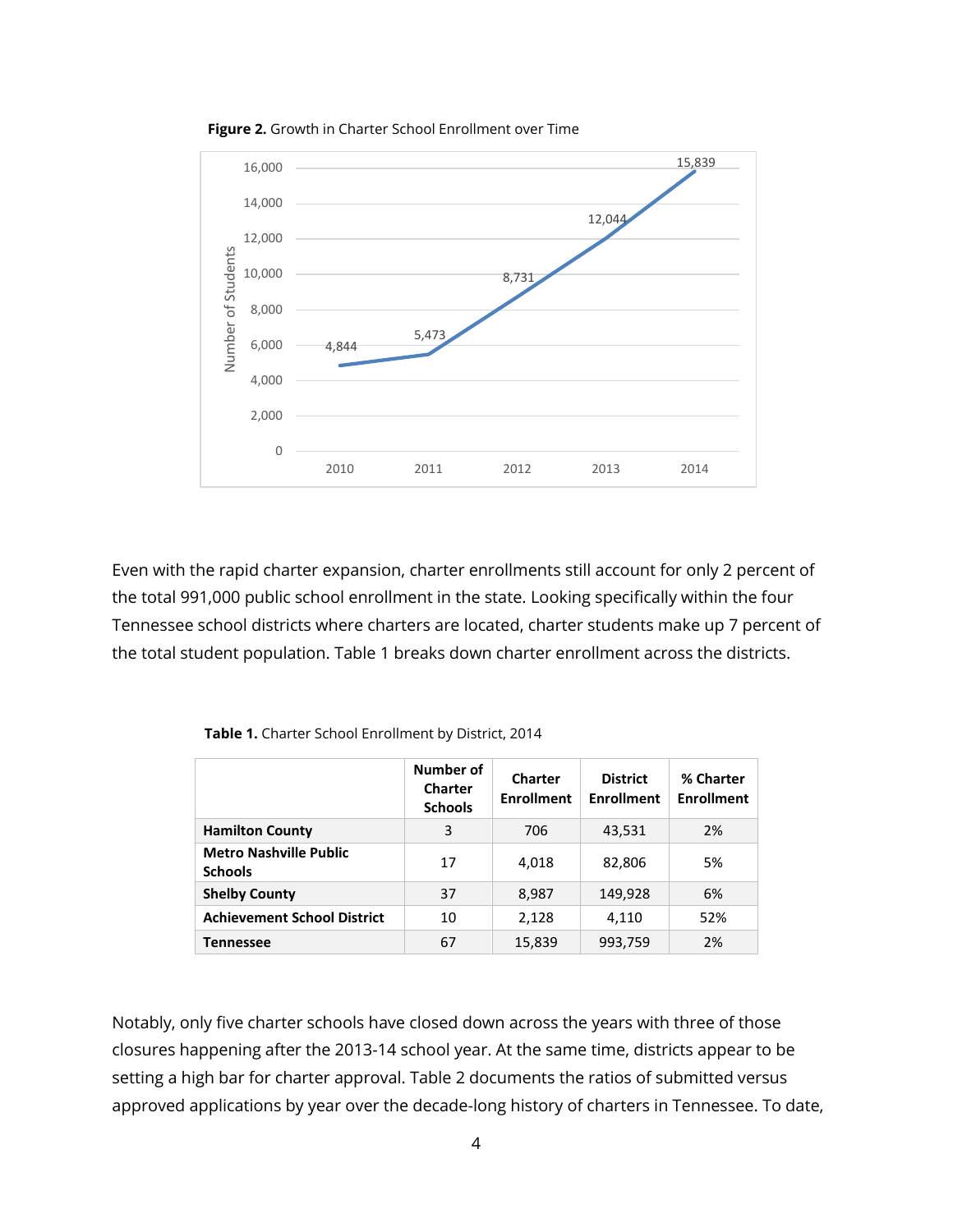only 35 percent of charter school applications have been approved by their respective local board of education and 32 percent of SBE appeals have been successful.

| Year         | # New<br><b>Applications:</b><br># Approved | # SBE<br><b>Appeals: #</b><br><b>Successful</b> | # ASD<br><b>Applications:</b><br># Approved |
|--------------|---------------------------------------------|-------------------------------------------------|---------------------------------------------|
| 2002         | 8:4                                         | 3:0                                             |                                             |
| 2003         | 18:4                                        | 8:1                                             |                                             |
| 2004         | 14:7                                        | 2:1                                             |                                             |
| 2005         | 3:0                                         | 1:0                                             |                                             |
| 2006         | 5:2                                         | 1:0                                             |                                             |
| 2007         | 10:4                                        | 1:0                                             |                                             |
| 2008         | 12:6                                        | 1:1                                             |                                             |
| 2009         | 28:8                                        | 9:0                                             |                                             |
| 2010         | 23:11                                       | 6:2                                             |                                             |
| 2011         | 38:6                                        | 20:15                                           | 9:2                                         |
| 2012         | 15:5                                        | 5:1                                             | 10:8                                        |
| 2013         | 22:4                                        | 3:0                                             | 18:9                                        |
| 2014         | 26:17                                       | 6:0                                             | 7:1                                         |
| <b>Total</b> | 222:78                                      | 66:21                                           | 44:20                                       |

**Table 2.** Charter School Applications, Approvals, and Appeals

#### <span id="page-6-0"></span>*Student Characteristics*

The following sections compare the demographics of students in charter schools to the demographics of students in the schools that charter students might conceivably have attended. Comparisons at the district level compare the students in that district's charters to the students in other schools within the same district. Total charter comparisons compare students in charter schools to non-charter students in the state's four charter districts: Hamilton County, MNPS, Shelby County, and the ASD. Since all Shelby County charter schools fall within Memphis City borders, we limit the comparison sample to only include those Shelby County schools within the borders of the previous Memphis City school district.

Compared to district-run schools in Hamilton County, MNPS, Memphis City, and the ASD, Tennessee's charter schools disproportionately serve minority and economically disadvantaged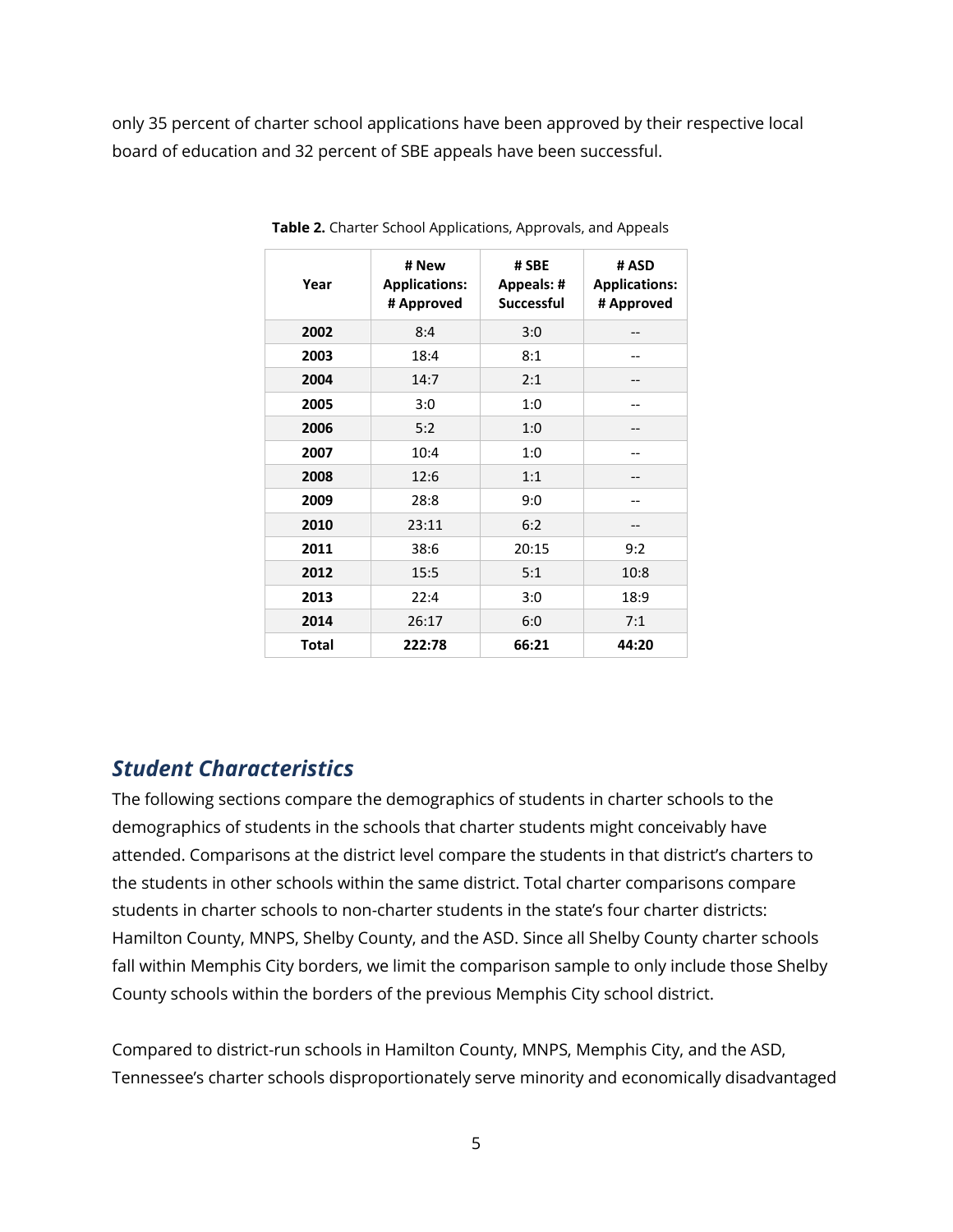students. Figure 3 depicts the percentages of minority students, <sup>1</sup> economically disadvantaged students, <sup>2</sup> English language learners (ELL), and students with disabilities (SWD) served by charter schools compared to district-run schools since 2010.





Over the past five years, charter schools have continued to serve 23 percent more minority students and 10 percent more economically disadvantaged students than district-run schools, while serving 2-3 percent fewer students with disabilities than district-run schools and 5-6 percent fewer English language learners. As shown in Table 3, which breaks down charter

 $\overline{a}$ 

<sup>&</sup>lt;sup>1</sup> Minority includes African American, Hispanic, and Asian students.

<sup>&</sup>lt;sup>2</sup> Economically disadvantaged is defined as those students qualifying for free or reduced price lunch.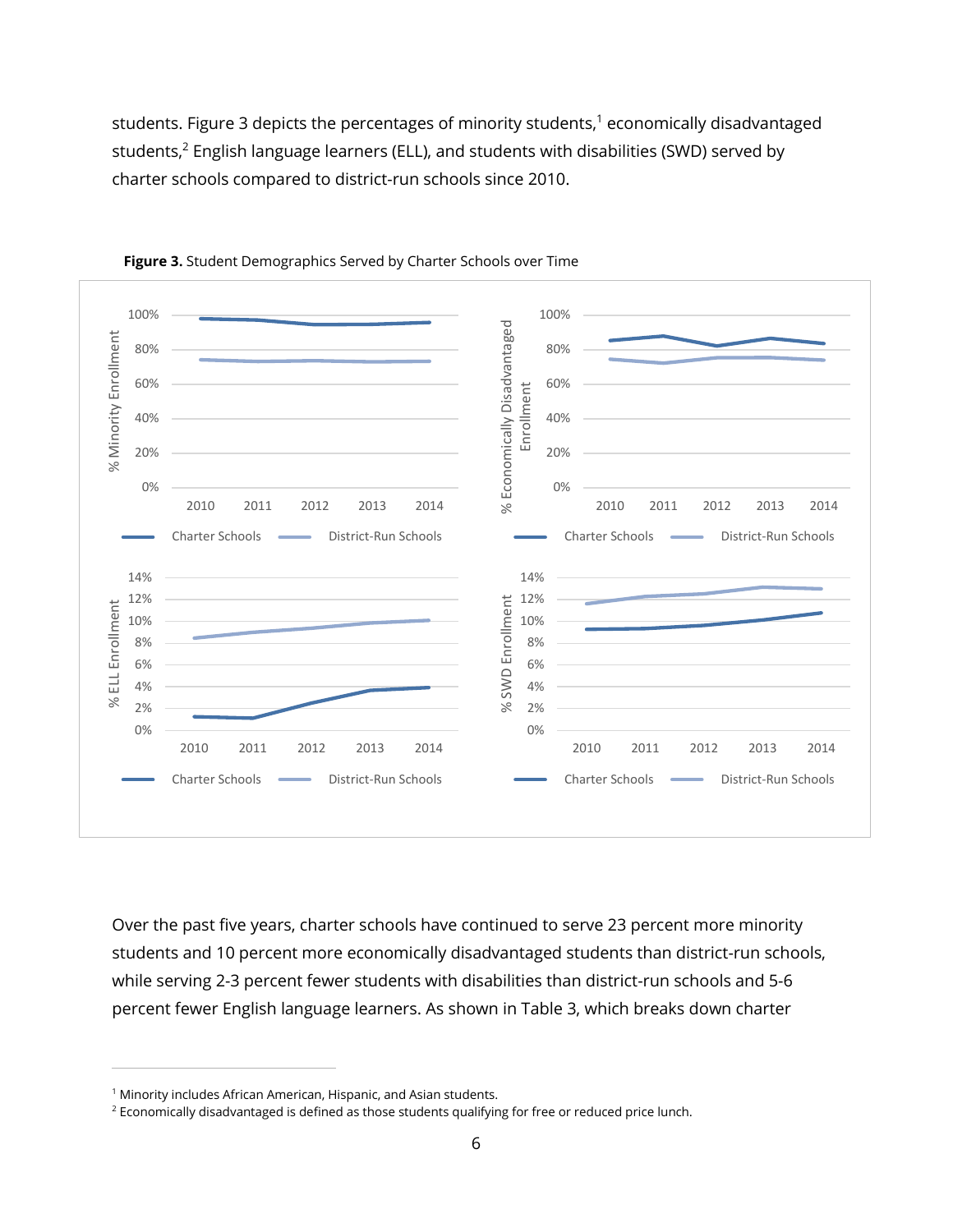school demographics by districts, the discrepancy in ELL enrollment between charter schools and district-run schools is driven by differences within Memphis City.

|                                        | <b>Hamilton County</b>    |                                    | <b>MNPS</b>               |                                           | Memphis City <sup>3</sup> |                                           | <b>ASD</b>                |                                           |
|----------------------------------------|---------------------------|------------------------------------|---------------------------|-------------------------------------------|---------------------------|-------------------------------------------|---------------------------|-------------------------------------------|
|                                        | Charter<br><b>Schools</b> | District-<br>Run<br><b>Schools</b> | Charter<br><b>Schools</b> | District-<br><b>Run</b><br><b>Schools</b> | Charter<br><b>Schools</b> | District-<br><b>Run</b><br><b>Schools</b> | Charter<br><b>Schools</b> | District-<br><b>Run</b><br><b>Schools</b> |
| % White                                | 17%                       | 58%                                | 11%                       | 32%                                       | 1%                        | 8%                                        | 1%                        | 2%                                        |
| % Black                                | 72%                       | 30%                                | 66%                       | 44%                                       | 95%                       | 79%                                       | 97%                       | 96%                                       |
| % Hispanic                             | 10%                       | 8%                                 | 22%                       | 20%                                       | 4%                        | 11%                                       | 2%                        | 1%                                        |
| % Asian                                | 0.3%                      | 2%                                 | 1%                        | 4%                                        | 0.2%                      | 2%                                        | 0.3%                      | 0.3%                                      |
| % Economically<br><b>Disadvantaged</b> | 88%                       | 58%                                | 86%                       | 71%                                       | 83%                       | 83%                                       | 81%                       | 95%                                       |
| % ELL                                  | 4%                        | 4%                                 | 11%                       | 15%                                       | 1%                        | 9%                                        | 1%                        | 0%                                        |
| % SWD                                  | 10%                       | 13%                                | 13%                       | 12%                                       | 9%                        | 14%                                       | 14%                       | 13%                                       |

**Table 3.** Demographics of Charter Schools by District, 2014

#### <span id="page-8-0"></span>*School Size and Structure*

 $\overline{a}$ 

Tennessee law allows for the creation of entirely new schools through the charter process as well as the conversion of traditional public schools to charter status. To date, however, most Tennessee charters outside the ASD with the single exception of Cameron College Prep have been new schools. Within the ASD, all charters represent conversions of previously operating district schools, with the single exception of GRAD academy.

Charter schools in Tennessee tend to enroll fewer students than comparable district-run schools (Figure 4). The average enrollment of charter schools was 284 students in 2013-14 compared to 563 students for district-run schools.<sup>4</sup> Characteristics of individual charter schools are listed in Appendix A.

 $^3$  As noted above, since 2013-14, Memphis City is part of Shelby County school district. However, all charter schools are within Memphis City borders, so they are only being compared to non-charter schools in Memphis City.

<sup>4</sup> Only charter schools that have reached their full grade span are included in the average of total school enrollment.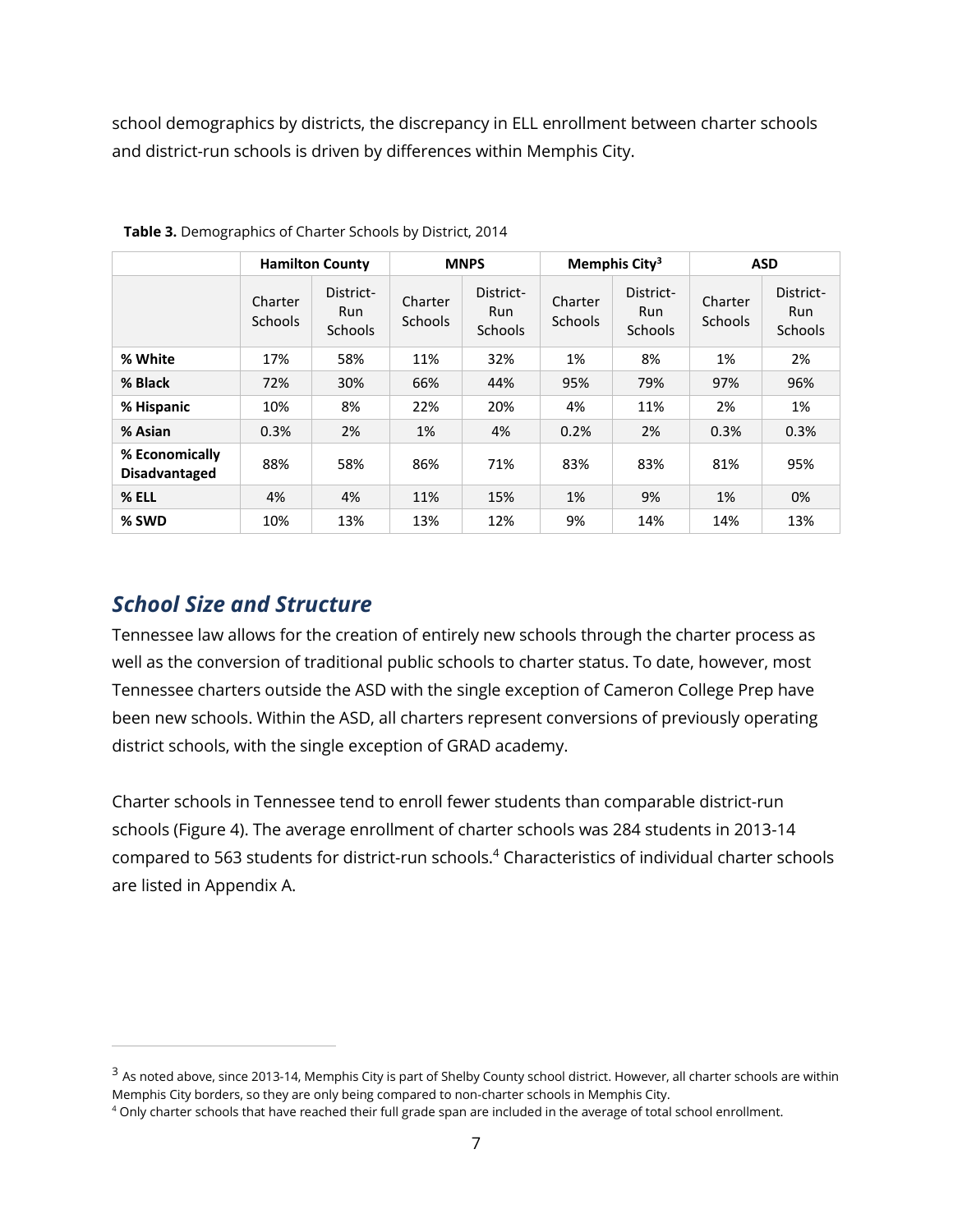

**Figure 4.** Average Enrollment at Charter Schools and District-Run Schools

Charter schools also tend to scale up over time, often starting with only a single grade and taking multiple years to reach a planned grade configuration. Currently, only 29 out of the 67 operating charter schools in Tennessee have reached their ultimate grade configuration. Figure 5 shows the anticipated grade configurations of all currently operating charters as indicated in their applications. As illustrated, most charters are slated to be either elementary or combined middle/high schools, although the range of grade configurations is substantial, as it is for district-run schools across the state.



#### **Figure 5**. Grade Configurations of Charter Schools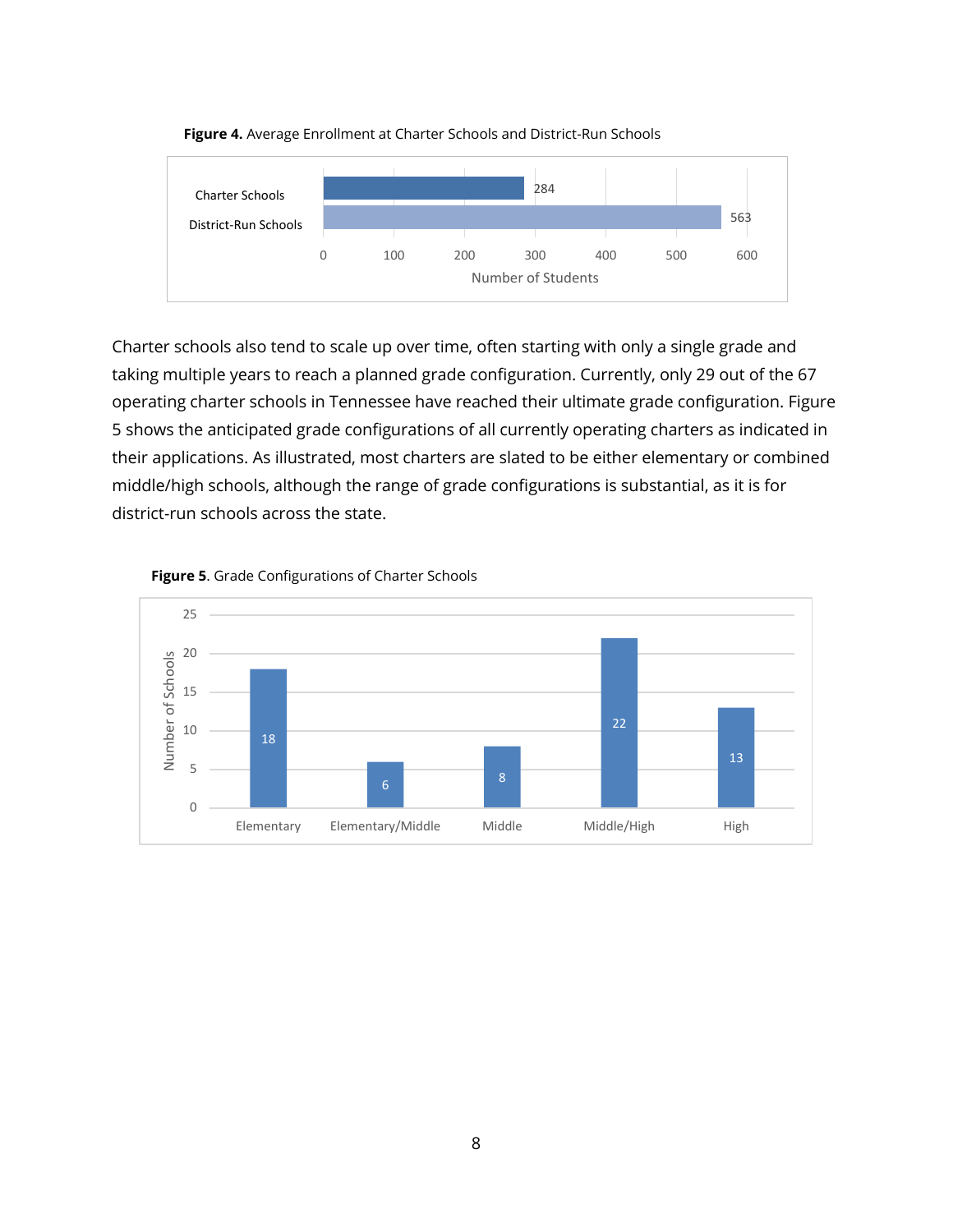## <span id="page-10-0"></span>**Charter School Outcomes**

The following sections provide comparisons between charter and district-run schools across a variety of academic and behavioral outcomes that the state tracks over time. As noted in the previous section, however, charter schools are serving a significantly different population of students than their district counterparts, and the comparisons presented here should not be interpreted as reports on the differential *effects* of charter versus traditional public schools. The most recent studies that have attempted to untangle the causal impact of Tennessee charter schools on student outcomes come from the Center for Research on Education Outcomes (CREDO) at Stanford University and can be found at the following link: <https://credo.stanford.edu/>

### <span id="page-10-1"></span>*Academic Achievement*

Tennessee's accountability system holds schools accountable for the academic performance of their students. At the end of every school year, students in grades 3-8 take TCAP exams in Math, Reading/Language Arts, Science, and Social Studies. Students in Grades 9-12 take End of Course Exams (EOCs) in English I, English II, English III, Algebra I, Algebra II, Biology, and U.S. History. Student performance on these exams is reported using four levels: Advanced, Proficient, Basic, and Below Basic. Students who score

On average, charter schools perform similarly to districtrun schools on TCAP and EOC exams.

proficient or advanced on these exams can be said to be performing at grade level.

Figure 6 depicts the percentage of students in charter schools scoring proficient or advanced in Math, Reading, Algebra II, and English II compared to that of district-run schools in 2014. Charter schools perform similarly on average to district-run schools on TCAP and EOC exams. However, substantial variation in student performance exists across charter schools, which can be seen in the breakdown of achievement by district in Table 4. Whereas MNPS charter schools appear to outperform the district's non-charter schools, Hamilton County charter schools tend to perform worse than the district's non-charter schools. Memphis City and ASD charter schools perform similarly to their district-run schools. For school-level percentages of students scoring proficient or advanced in each subject, please see Appendices B and C.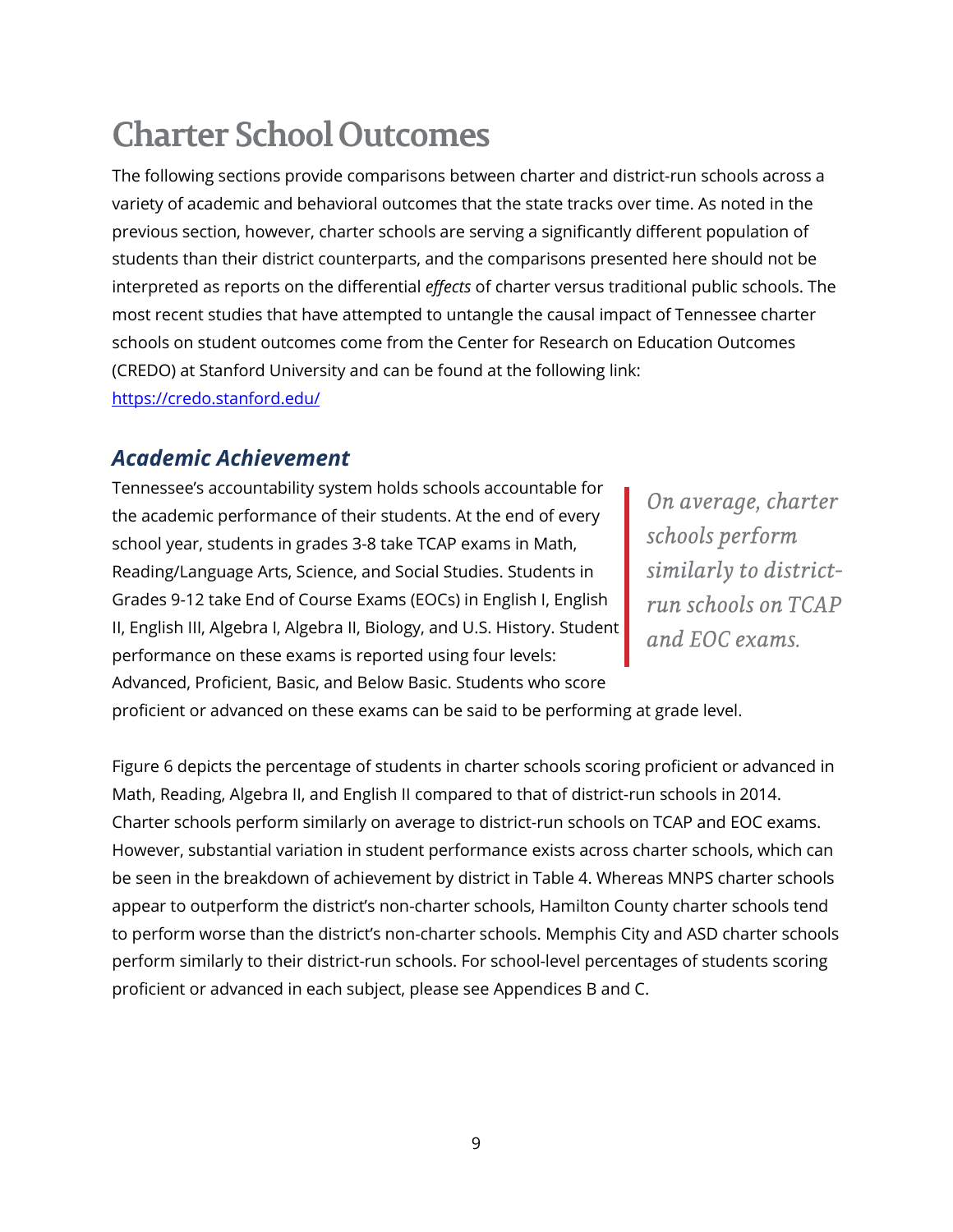

**Figure 6.** Percent of Students Scoring Proficient or Advanced in Math, Reading, Algebra II, and English II

**Table 4.** Percent of Students Scoring Proficient or Advanced on TCAP and EOC exams by District, 2014

|                  | <b>Hamilton County</b>    |                                     | <b>MNPS</b>               |                                           | <b>Memphis City</b>       |                                           | <b>ASD</b>                |                             |
|------------------|---------------------------|-------------------------------------|---------------------------|-------------------------------------------|---------------------------|-------------------------------------------|---------------------------|-----------------------------|
|                  | Charter<br><b>Schools</b> | District-<br>Run.<br><b>Schools</b> | Charter<br><b>Schools</b> | District-<br><b>Run</b><br><b>Schools</b> | Charter<br><b>Schools</b> | District-<br><b>Run</b><br><b>Schools</b> | Charter<br><b>Schools</b> | District-<br>Run<br>Schools |
| <b>TCAP</b>      |                           |                                     |                           |                                           |                           |                                           |                           |                             |
| Math             | 42%                       | 56%                                 | 53%                       | 41%                                       | 28%                       | 32%                                       | 22%                       | 20%                         |
| <b>Reading</b>   | 28%                       | 46%                                 | 45%                       | 39%                                       | 29%                       | 29%                                       | 15%                       | 12%                         |
|                  |                           |                                     |                           |                                           |                           |                                           |                           |                             |
| <b>EOC Exams</b> |                           |                                     |                           |                                           |                           |                                           |                           |                             |
| Algebra II       | 18%                       | 37%                                 | 34%                       | 30%                                       | 31%                       | 21%                                       | N/A                       | N/A                         |
| English II       | 60%                       | 59%                                 | 74%                       | 56%                                       | 55%                       | 36%                                       | N/A                       | N/A                         |

Charter schools, like the rest of the state, have also witnessed improvement in achievement levels over the past few years. Figure 7 illustrates the increase in the percentage of students scoring proficient or advanced in Math, Reading, Algebra II, and English II for charter schools that have been open for at least three years.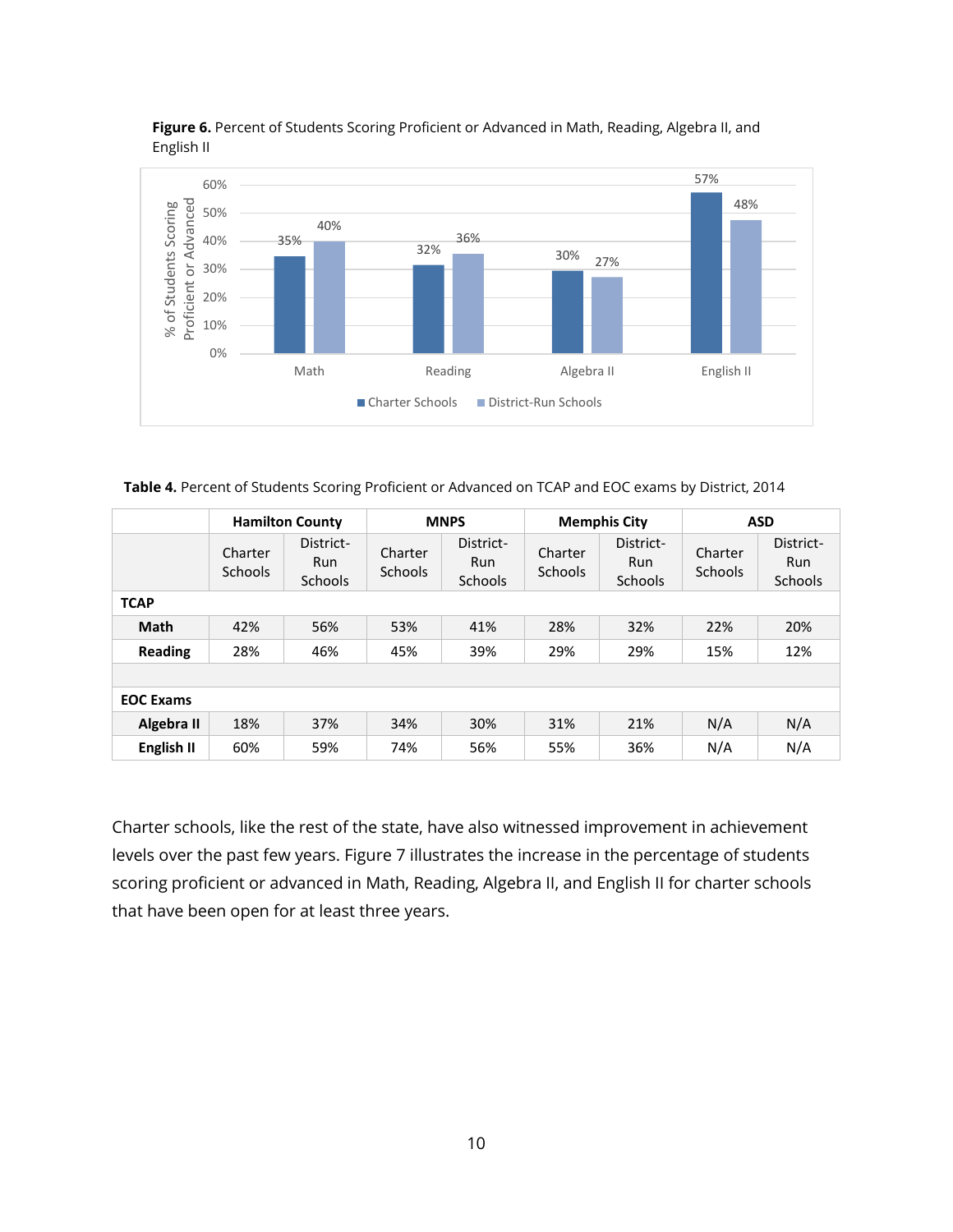

#### <span id="page-12-0"></span>**Figure 7.** Change in Percent of Charter School Students Scoring Proficient or Advanced in Math, Reading, Algebra II, and English II over Time

#### <span id="page-12-1"></span>*Value-Added Measures of School Effectiveness*

The Tennessee Value Added Assessment System (TVAAS) provides measures of school effectiveness by estimating the impact teachers and schools have on their students' academic progress.

Charter schools vary in effectiveness as measured by Composite TVAAS scores.

TVAAS measures growth in student achievement from one year to the next. Schools are assigned Composite TVAAS scores each

year ranging from Level 1 to Level 5. Level 1 schools are described as "Least Effective," while Level 5 schools are "Most Effective." A Composite TVAAS score of 3 indicates a school whose students are making expected levels of growth across a year. Composite TVAAS scores measure growth in Math, Reading, Science, and Social Studies on TCAP exams for schools serving grades 3-8. For schools offering EOC exams, Composite TVAAS scores measure students' growth in English I, English II, English III, Algebra I, Algebra II, Biology, and U.S. History.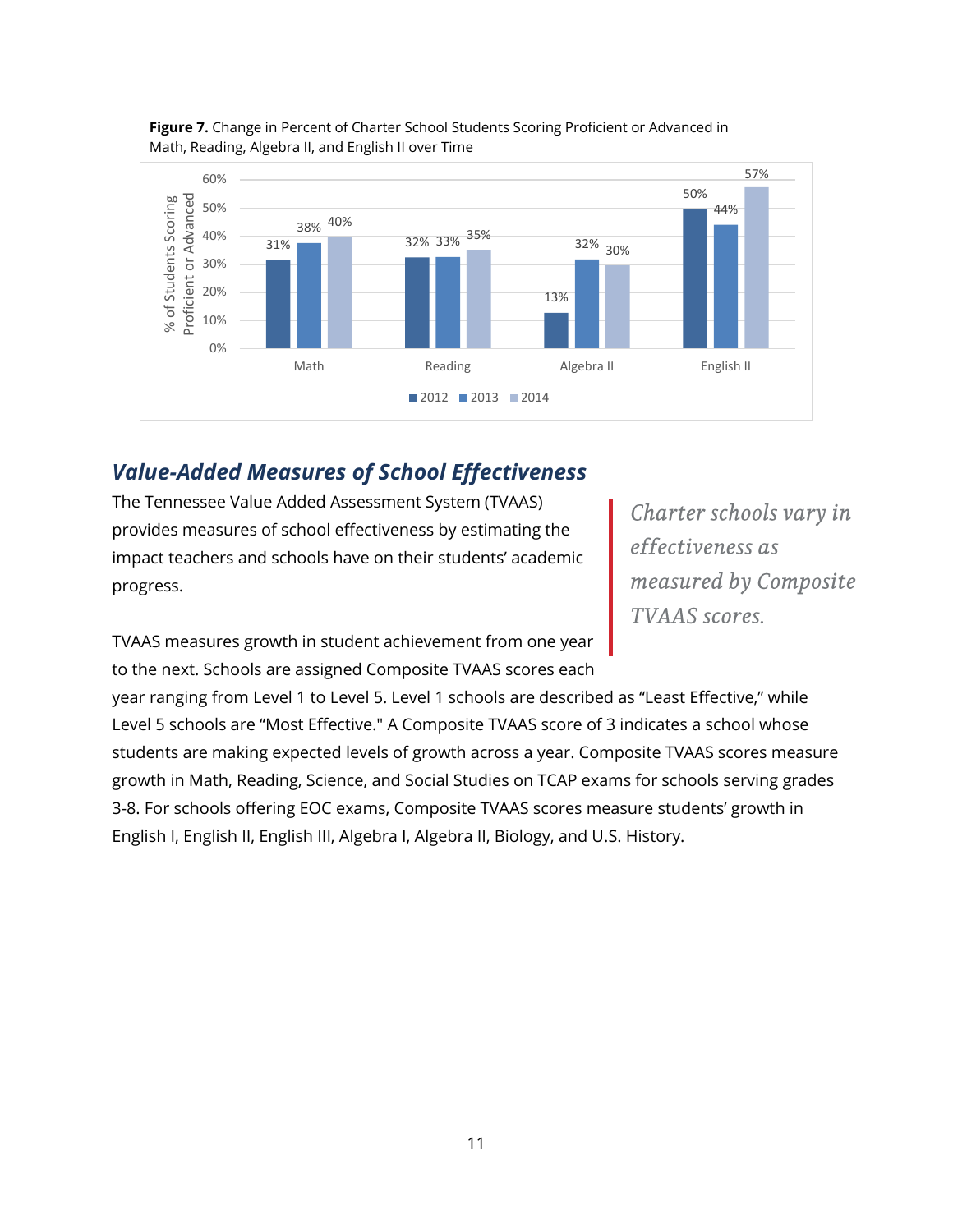As shown in Figure 8, both charter schools and district-run schools display considerable variation in overall effectiveness as measured by Composite TVAAS scores. Just over half of charter schools received TVAAS scores that suggest students were making greater than expected growth. However, 26 percent of charter schools were also rated least effective with a Composite TVAAS score of 1. Composite TVAAS scores for individual schools are included in Appendices B and C.



**Figure 8.** Composite TVAAS Scores, 2014

#### <span id="page-13-0"></span>*Attendance, Promotion, Transfer, and Graduation*

Table 5 shows rates of student attendance and progression across charters and district-run schools. T.C.A. § 49-13-133 requires that within-year transfer or mobility rates of charter schools be reported annually. As schools of choice, it is possible that charter schools would experience student mobility at a different rate than that of traditional public schools, as parents of charter school students have already exercised choice by opting out of the traditional public school system. The mobility rate is defined as the number of students who transferred out of a school divided by the number of students who attended the school at any point during the 2013-14 school year. Students who attended the school for less than a week are excluded. As the table shows, there are no significant differences in mobility rates between charter schools and district-run schools.

|                             |            | Grades K-8 |           | Grades 9-12 |          |            |
|-----------------------------|------------|------------|-----------|-------------|----------|------------|
|                             | Attendance | Mobility   | Promotion | Attendance  | Mobility | Graduation |
| <b>Charter Schools</b>      | 96%        | 11%        | 95%       | 97%         | 9%       | 89%        |
| <b>District-Run Schools</b> | 95%        | 13%        | 96%       | 90%         | 13%      | 75%        |

**Table 5.** Attendance, Promotion, Graduation, and Mobility Rates, 2014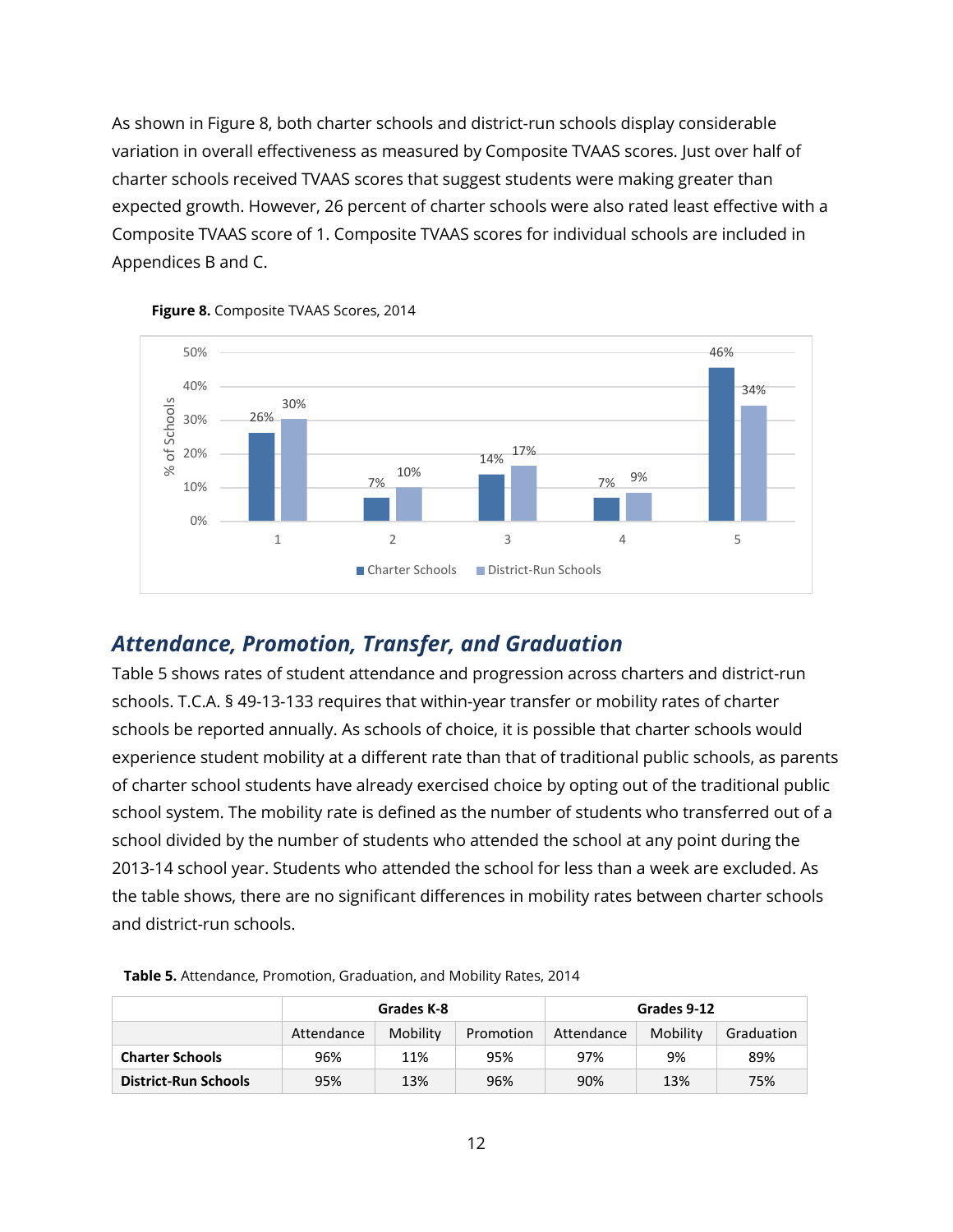Student attendance rates are uniformly high for students in charters and district-run schools at the K-8 level, however the average charter high school attendance rate of 97 percent is significantly higher than the district-run school attendance rate of 90 percent. The trend is similar in high school graduation, where there is a significant 14 percentage point difference between the 89 percent average graduation rate for charter schools and the 75 percent graduation rate for district-run schools. In contrast, student promotion rates across grades look almost identical between charters and district-run schools.

The average charter high school attendance rate is significantly higher than the district-run school attendance rate.

#### <span id="page-14-0"></span>*Discipline*

 $\overline{a}$ 

Each year, Tennessee schools report on disciplinary incidents experienced by students, including the reason for the incident and the type of disciplinary action taken. As illustrated in Figure 9, charter middle and high schools document fewer disciplinary incidents on average than district-run schools.<sup>5</sup> Whereas district-run middle and high schools report that 29-30 percent of their students experience at least one disciplinary incident, charter middle and high schools report that 14-15 percent of their students experience at least one disciplinary incident.



**Figure 9.** Disciplinary Incidents in Charter Schools and District-Run Schools

<sup>5</sup> Discipline figures are based on 2012-13 data, as 2013-14 discipline data were not available at the time of writing this report.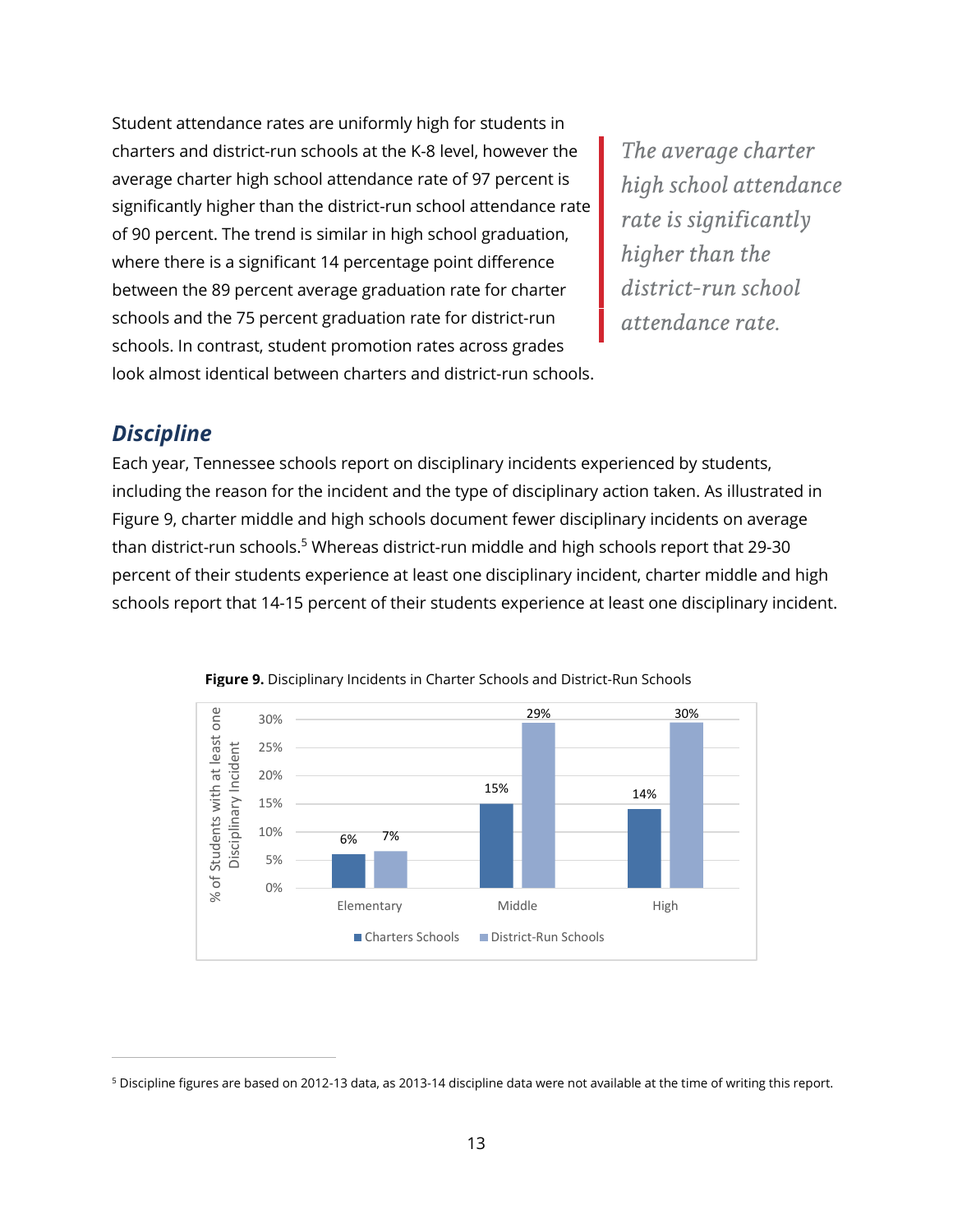<span id="page-15-0"></span>Despite documenting fewer disciplinary incidents, charter schools suspend students at higher rates for documented rule violations, which constitute the majority of disciplinary incidents in both charters and district-run schools. Figure 10 shows that 77 percent of charter school students who were disciplined for documented rule violations in 2013-14 received out-of-school suspension as punishment, compared to only 48 percent of students at district-run schools.



**Figure 10.** Disciplinary Action Taken by Charter Schools and District-Run Schools for Rule Violations

### <span id="page-15-1"></span>*School Recognitions*

Each year under the state's accountability system, the Tennessee Department of Education recognizes schools for their success. These Reward Schools represent the top five percent of schools in the state for performance and the top five percent of schools in the state for yearover-year growth. Of the 168 schools designated Reward Schools in 2014, 15 were charter schools (Table 6). Eight of these charter schools also received Reward School designations in 2013. They are Chattanooga Girls Leadership Academy, KIPP Academy Nashville, Liberty Collegiate Academy, Nashville Prep School, STEM Preparatory Academy, Freedom Preparatory Academy, Memphis Academy of Health Sciences, and Power Center Academy High School.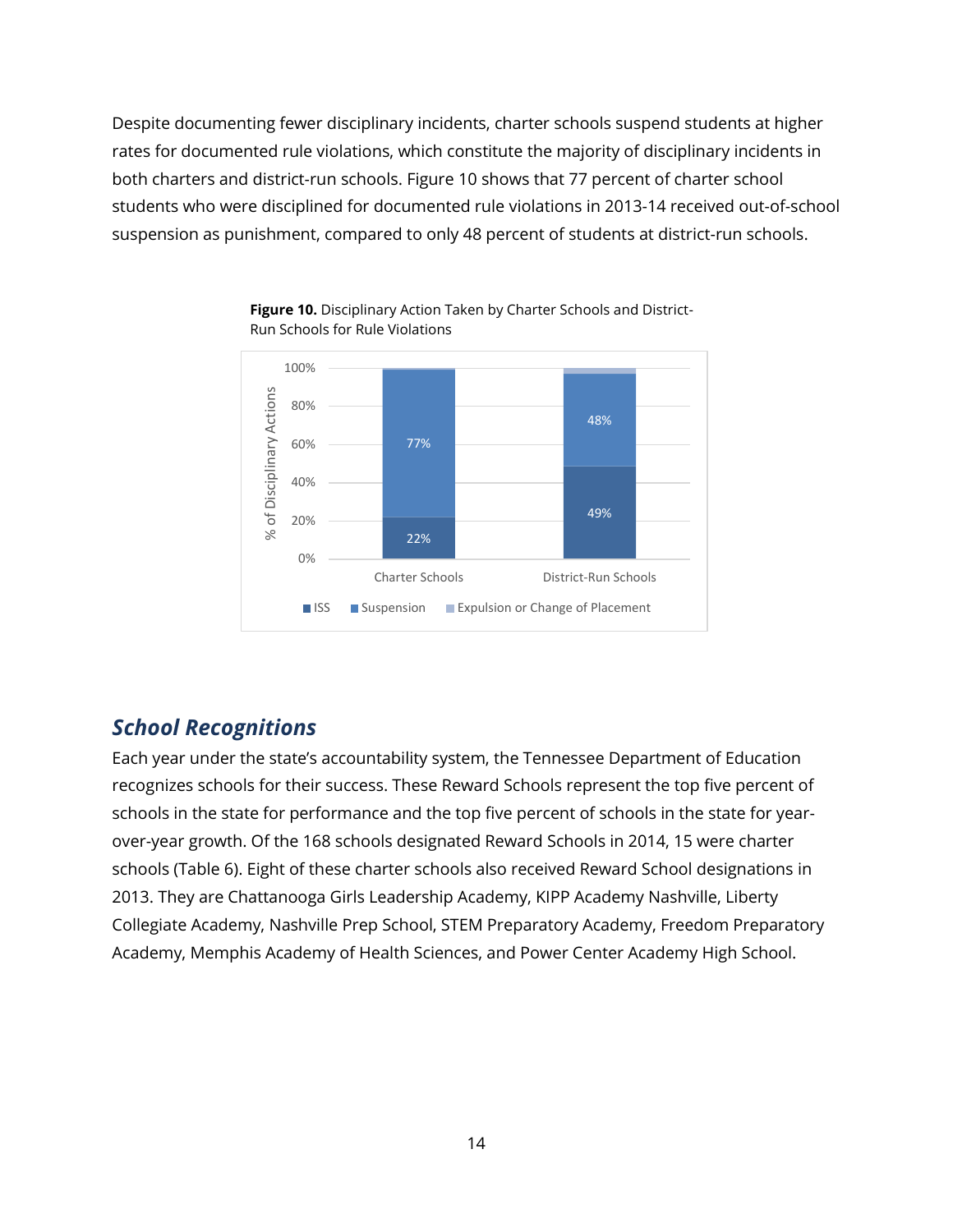| <b>District</b>        | <b>School</b>                                | <b>Reward Status</b>   |
|------------------------|----------------------------------------------|------------------------|
| <b>Hamilton</b>        | Chattanooga Girls Leadership Academy         | Progress               |
|                        | <b>Cameron College Preparatory</b>           | Progress               |
|                        | KIPP Academy Nashville                       | Progress               |
|                        | Knowledge Academy                            | Progress               |
| <b>MNPS</b>            | Liberty Collegiate Academy                   | Performance & Progress |
|                        | Nashville Prep School                        | Performance & Progress |
|                        | New Vision Academy                           | Progress               |
|                        | <b>STEM Prep Academy</b>                     | Progress               |
|                        | Freedom Preparatory Academy                  | Progress               |
|                        | Memphis Academy of Health Sciences           | Progress               |
|                        | Memphis Business Academy High School         | Progress               |
| <b>Memphis</b><br>City | Memphis Grizzlies Preparatory Charter School | Progress               |
|                        | Power Center Academy High School             | Progress               |
|                        | Soulsville Charter School                    | Progress               |
|                        | <b>Veritas College Preparatory</b>           | Progress               |

**Table 6.** Charter Schools Designated as Reward Schools in 2014

The State Collaborative on Reforming Education (SCORE) also recognizes schools annually for demonstrating success in improving student achievement. The SCORE Prize is awarded each year to the Tennessee elementary, middle, and high school that leads the way in student learning. Two charter schools, KIPP Academy Nashville and Freedom Preparatory Academy were selected as SCORE Prize finalists in 2014. This marks the second consecutive year that Freedom Preparatory Academy has been a SCORE Prize finalist.

#### <span id="page-16-0"></span>*Priority Schools*

The Tennessee Department of Education also identifies Priority Schools every three years in accordance with the state's accountability system. Priority schools are the lowest-performing five percent of schools in Tennessee in terms of academic achievement. These schools are eligible for inclusion in the ASD or in district Innovation Zones. Four charter schools were designated priority schools for 2015 (Table 7). Pursuant to § 49-13-122, which was amended in 2014, these schools are subject to automatic closure at the end of the 2014-15 school year.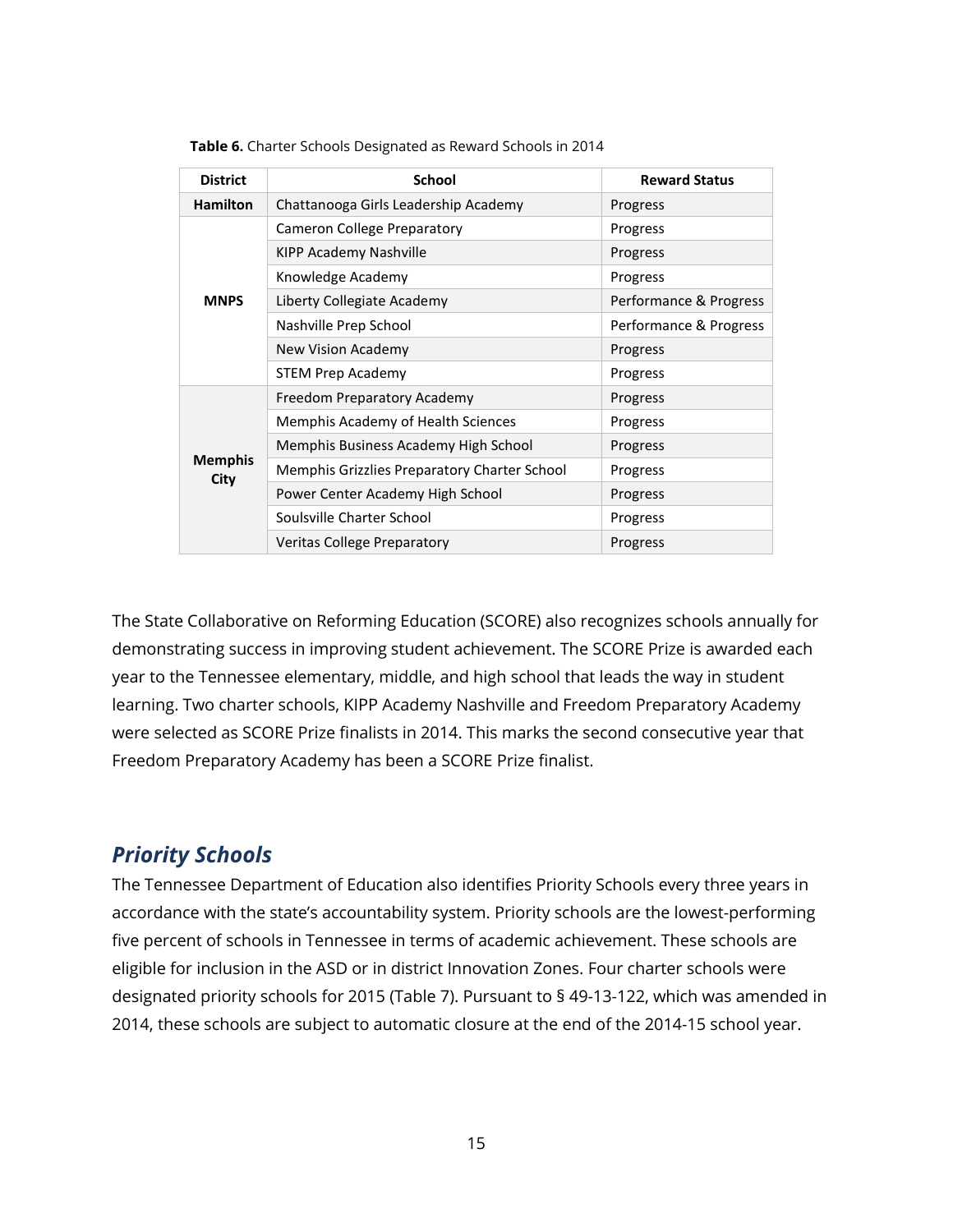| <b>District</b> | School                                         |
|-----------------|------------------------------------------------|
|                 | City University Boys Preparatory               |
| <b>Memphis</b>  | Omni Prep Academy - North Point Lower School   |
| City            | Omni Prep Academy - North Pointe Middle School |
|                 | Southern Avenue Middle                         |

**Table 7.** Charter Schools Designated as 2015 Priority Schools

Five charter schools were also designated Priority Schools in 2012. They are Chattanooga Girls Leadership Academy, Smithson Craighead Middle School, Memphis Academy of Science and Engineering, Memphis Academy of Excellence, and New Consortium of Law and Business II. Two of these schools, Smithson Craighead Middle School and New Consortium of Law and Business II, have since closed due to low academic achievement. However, Chattanooga Girls Leadership Academy has consistently demonstrated high growth and, as indicated in the previous section, has been identified as a Reward School for progress the past two years.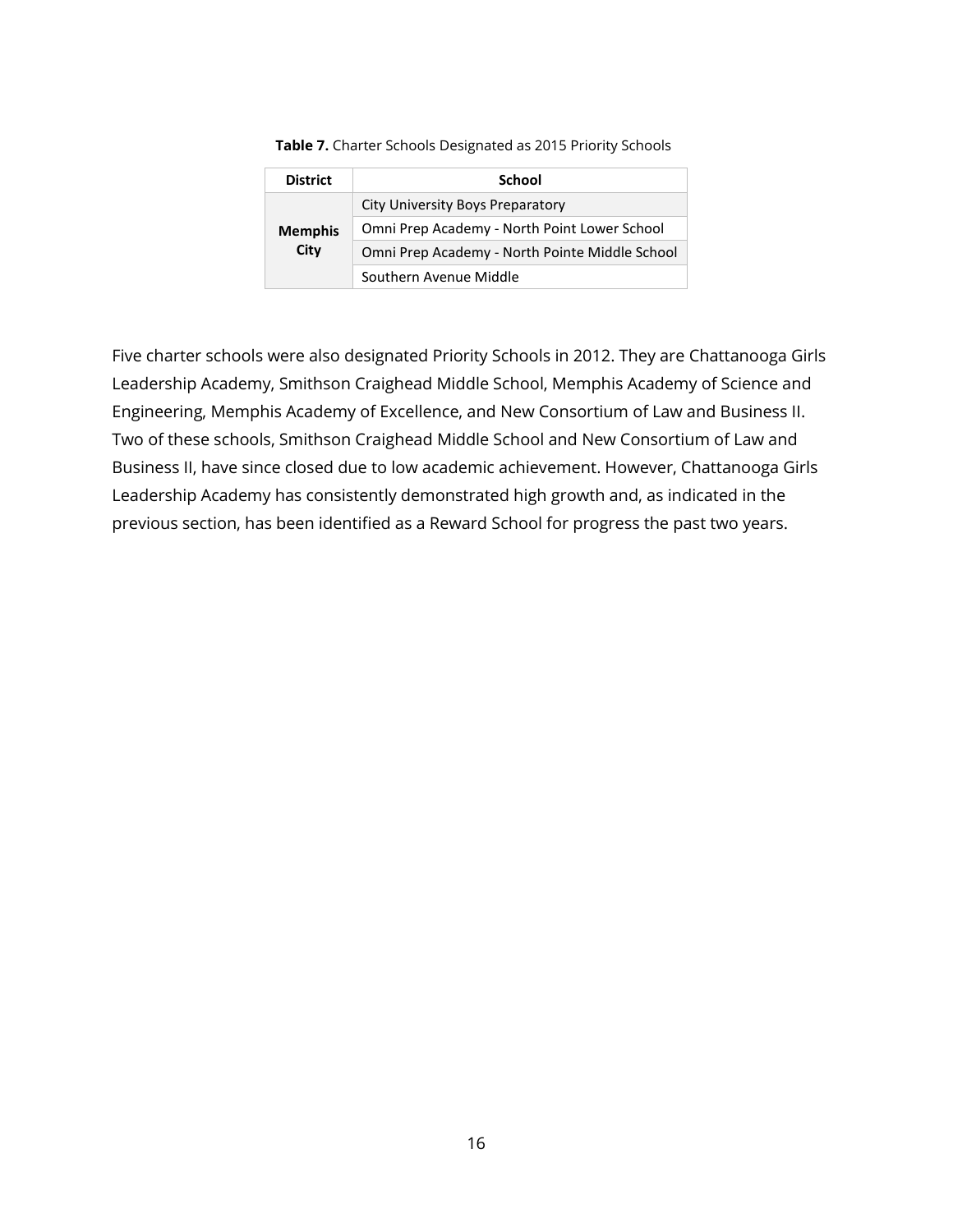## <span id="page-18-0"></span>**Appendices**

### <span id="page-18-1"></span>*Appendix A. Charter School Enrollment, Type, and Grades Served*

| <b>Hamilton County</b>                                       |                   |                                       |                |                                               |                                        |  |  |
|--------------------------------------------------------------|-------------------|---------------------------------------|----------------|-----------------------------------------------|----------------------------------------|--|--|
| <b>School</b>                                                | <b>Enrollment</b> | <b>Charter</b><br><b>Type</b>         | Year<br>Opened | <b>Grades</b><br><b>Served</b><br>$(2013-14)$ | <b>Ultimate Grade</b><br>Configuration |  |  |
| <b>Chattanooga Charter School of</b><br><b>Excellence</b>    | 327               | Start-up                              | 2011-12        | $K-5$                                         | Elementary                             |  |  |
| <b>Chattanooga Girls Leadership</b><br>Academy               | 247               | Start-up                              | 2009-10        | $6 - 12$                                      | Middle/High                            |  |  |
| Ivy Academy, Inc.                                            | 132               | Start-up                              | 2009-10        | $9 - 12$                                      | High                                   |  |  |
|                                                              |                   | <b>Metro Nashville Public Schools</b> |                |                                               |                                        |  |  |
| <b>School</b>                                                | <b>Enrollment</b> | <b>Charter</b><br><b>Type</b>         | Year<br>Opened | Grades<br>Served<br>$(2013-14)$               | <b>Ultimate Grade</b><br>Configuration |  |  |
| <b>Boy's Prep</b>                                            | 120               | Start-up                              | 2012-13        | 7-8                                           | Middle/High                            |  |  |
| <b>Cameron College Preparatory</b>                           | 452               | Conversion                            | 2011-12        | $5 - 7$                                       | Middle                                 |  |  |
| <b>Drexel Prep</b>                                           | 242               | Start-up                              | 2011-12        | K-5                                           | Elementary/Middle                      |  |  |
| <b>East End Preparatory School</b>                           | 288               | Start-up                              | 2011-12        | K-2                                           | Elementary                             |  |  |
| <b>Intrepid College Preparatory</b><br><b>Charter School</b> | 79                | Start-up                              | 2013-14        | 5                                             | Middle/High                            |  |  |
| <b>KIPP Academy Nashville</b>                                | 350               | Start-up                              | 2005-06        | $5 - 8$                                       | Middle                                 |  |  |
| <b>KIPP Nashville College Prep</b>                           | 96                | Start-up                              | 2013-14        | 5                                             | Middle                                 |  |  |
| <b>Knowledge Academy</b>                                     | 215               | Start-up                              | 2012-13        | $5 - 7$                                       | Middle                                 |  |  |
| <b>Lead Academy</b>                                          | 568               | Start-up                              | 2007-08        | $5 - 12$                                      | Middle/High                            |  |  |
| <b>LEAD Prep Southeast</b>                                   | 52                | Start-up                              | 2013-14        | 5                                             | Middle/High                            |  |  |
| <b>Liberty Collegiate Academy</b>                            | 322               | Start-up                              | 2011-12        | $5 - 7$                                       | Middle/High                            |  |  |
| <b>Nashville Classical</b>                                   | 99                | Start-up                              | 2013-14        | к                                             | Elementary/Middle                      |  |  |
| <b>Nashville Prep</b>                                        | 316               | Start-up                              | 2011-12        | $5 - 7$                                       | Middle/High                            |  |  |
| <b>New Vision Academy</b>                                    | 183               | Start-up                              | 2010-11        | $5 - 8$                                       | Middle                                 |  |  |
| <b>Purpose Prep</b>                                          | 87                | Start-up                              | 2013-14        | К                                             | Elementary                             |  |  |
| <b>Smithson Craighead Academy</b>                            | 253               | Start-up                              | 2003-04        | K-4                                           | Elementary                             |  |  |
| <b>STEM Prep Academy</b>                                     | 296               | Start-up                              | 2011-12        | $5 - 7$                                       | Middle                                 |  |  |
| <b>Memphis City</b>                                          |                   |                                       |                |                                               |                                        |  |  |
| <b>School</b>                                                | <b>Enrollment</b> | <b>Charter</b><br><b>Type</b>         | Year<br>Opened | <b>Grades</b><br>Served<br>$(2013-14)$        | <b>Ultimate Grade</b><br>Configuration |  |  |
| <b>Arrow Academy of Excellence</b>                           | 29                | Start-up                              | 2013-14        | $K-1$                                         | Elementary                             |  |  |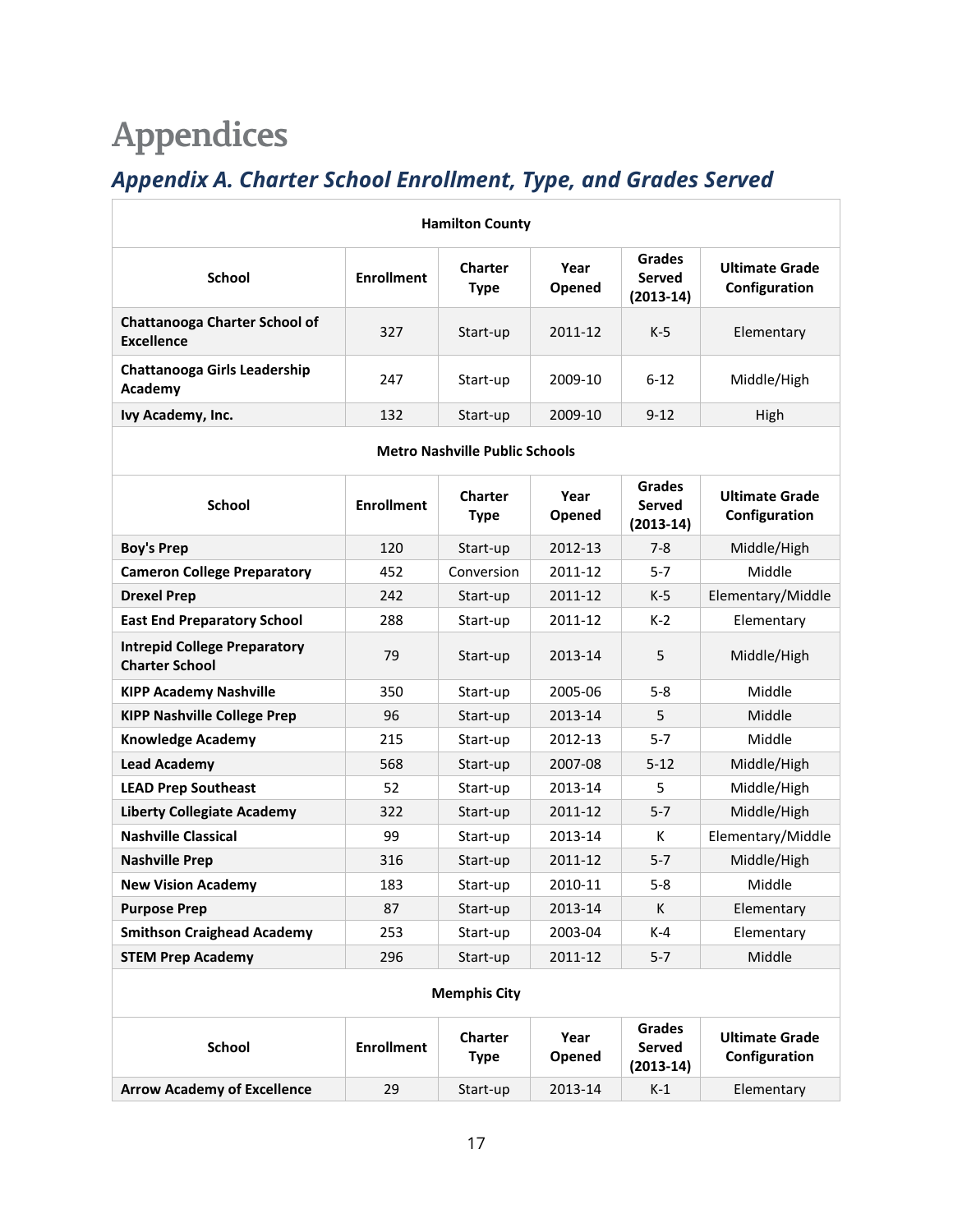| <b>Aurora Collegiate Academy</b>                                    | 118 | Start-up | 2012-13 | К        | Elementary  |
|---------------------------------------------------------------------|-----|----------|---------|----------|-------------|
| <b>Circles Of Success Learning</b><br>Academy                       | 248 | Start-up | 2003-04 | $K-5$    | Elementary  |
| <b>City University Boys Preparatory</b>                             | 115 | Start-up | 2009-10 | $6 - 8$  | Middle      |
| <b>City University School Girls</b><br>Preparatory                  | 37  | Start-up | 2013-14 | 6        | Middle      |
| <b>City University School Of Liberal</b><br><b>Arts</b>             | 313 | Start-up | 2004-05 | $9 - 12$ | High        |
| <b>DuBois Elementary School of</b><br><b>Arts Technology</b>        | 203 | Start-up | 2013-14 | $K-5$    | Elementary  |
| <b>DuBois Elementary School of</b><br>Entrepreneurship              | 185 | Start-up | 2013-14 | $K-5$    | Elementary  |
| <b>DuBois High School of Arts</b><br><b>Technology</b>              | 74  | Start-up | 2013-14 | 9        | High        |
| <b>DuBois Middle of Leadership</b><br><b>Public Policy</b>          | 107 | Start-up | 2013-14 | $6 - 8$  | Middle      |
| <b>DuBois Middle School of Arts</b><br><b>Technology</b>            | 139 | Start-up | 2013-14 | $6 - 8$  | Middle      |
| <b>Freedom Preparatory Academy</b>                                  | 376 | Start-up | 2009-10 | $6 - 10$ | Middle/High |
| <b>KIPP Memphis Collegiate</b><br>Elementary                        | 228 | Start-up | 2012-13 | $K-1$    | Elementary  |
| <b>KIPP Memphis Collegiate High</b><br><b>School</b>                | 322 | Start-up | 2011-12 | $9 - 11$ | High        |
| <b>KIPP Memphis Collegiate Middle</b>                               | 302 | Start-up | 2008-09 | $5 - 8$  | Middle      |
| <b>KIPP Memphis Middle Academy</b>                                  | 203 | Start-up | 2012-13 | 5-6      | Middle      |
| <b>Memphis Academy Of Health</b><br><b>Sciences</b>                 | 311 | Start-up | 2003-04 | $6 - 8$  | Middle      |
| <b>Memphis Academy of Health</b><br><b>Sciences High School</b>     | 384 | Start-up | 2008-09 | $9 - 12$ | High        |
| <b>Memphis Academy Of Science</b><br><b>Engineering Middle/High</b> | 364 | Start-up | 2003-04 | $6 - 12$ | Middle/High |
| <b>Memphis Business Academy</b><br><b>Elementary School</b>         | 179 | Start-up | 2011-12 | $K-3$    | Elementary  |
| <b>Memphis Business Academy</b><br><b>High School</b>               | 322 | Start-up | 2008-09 | $9 - 12$ | High        |
| <b>Memphis Business Academy</b><br><b>Middle</b>                    | 264 | Start-up | 2005-06 | $6 - 8$  | Middle      |
| <b>Memphis College Preparatory</b>                                  | 217 | Start-up | 2010-11 | $K-3$    | Elementary  |
| <b>Memphis Grizzlies Preparatory</b><br><b>Charter School</b>       | 179 | Start-up | 2012-13 | $6 - 7$  | Middle      |
| <b>Memphis School of Excellence</b>                                 | 393 | Start-up | 2010-11 | $6 - 12$ | Middle/High |
| <b>New Consortium of Law and</b><br><b>Business II</b>              | 97  | Start-up | 2010-11 | $6-9$    | Middle/High |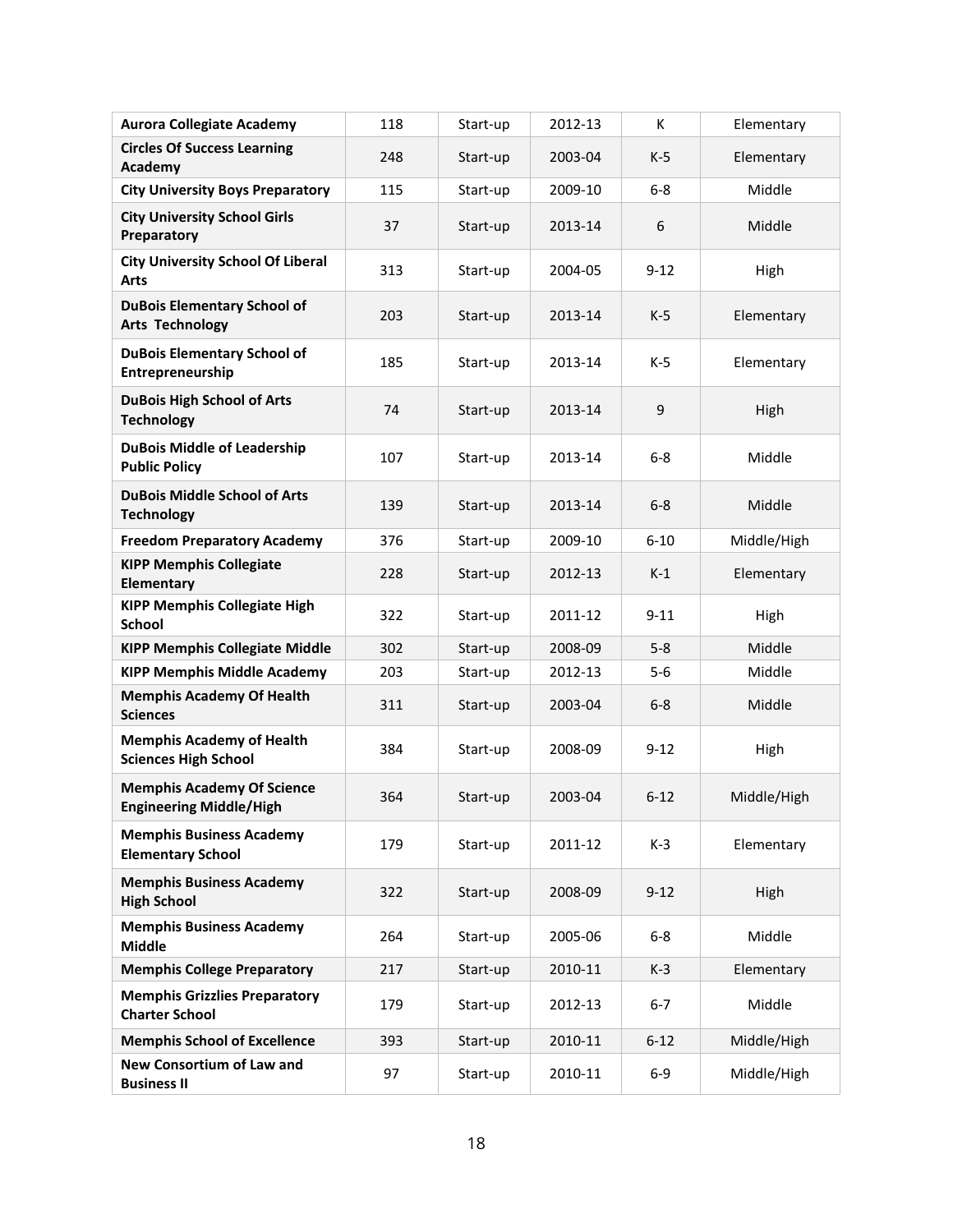| New Consortium of Law and<br><b>Business</b>                              | 73  | Start-up | 2011-12 | $6 - 8$  | Middle/High |
|---------------------------------------------------------------------------|-----|----------|---------|----------|-------------|
| <b>Omni Prep Academy - North</b><br><b>Point Lower School</b>             | 194 | Start-up | 2010-11 | $K-4$    | Elementary  |
| <b>Omni Prep Academy - North</b><br><b>Pointe Middle School</b>           | 129 | Start-up | 2010-11 | $5 - 8$  | Middle      |
| <b>Power Center Academy High</b><br>School                                | 406 | Start-up | 2011-12 | $9 - 11$ | High        |
| <b>Power Center Academy Middle</b>                                        | 361 | Start-up | 2008-09 | $6 - 8$  | Middle      |
| <b>Promise Academy</b>                                                    | 463 | Start-up | 2005-06 | $K-5$    | Elementary  |
| <b>Soulsville Charter School</b>                                          | 589 | Start-up | 2005-06 | $6 - 12$ | Middle/High |
| Southern Avenue Charter School<br>Of Academic Excellence Creative<br>Arts | 364 | Start-up | 2005-06 | $K-5$    | Elementary  |
| <b>Southern Avenue Middle</b>                                             | 266 | Start-up | 2010-11 | $6 - 8$  | Middle      |
| <b>Star Academy</b>                                                       | 238 | Start-up | 2004-05 | $K-5$    | Elementary  |
| <b>Veritas College Preparatory</b>                                        | 195 | Start-up | 2010-11 | $6 - 8$  | Middle      |

#### **Achievement School District**

| <b>School</b>                                             | <b>Enrollment</b> | <b>Charter</b><br><b>Type</b> | Year<br>Opened | <b>Grades</b><br>Served<br>$(2013-14)$ | <b>Ultimate Grade</b><br>Configuration |
|-----------------------------------------------------------|-------------------|-------------------------------|----------------|----------------------------------------|----------------------------------------|
| <b>Aspire Hanley #1</b>                                   | 328               | Conversion                    | 2013-14        | PreK-5                                 | Elementary/Middle                      |
| <b>Aspire Hanley #2</b>                                   | 307               | Conversion                    | 2013-14        | PreK-5                                 | Elementary/Middle                      |
| <b>Brick Church College Prep</b>                          | 177               | Conversion                    | 2012-13        | $5-6$                                  | Middle                                 |
| <b>Cornerstone Prep - Lester</b><br>Campus                | 489               | Conversion                    | 2012-13        | PreK-5                                 | Elementary/Middle                      |
| <b>GRAD Academy Memphis</b>                               | 166               | Start-up                      | 2013-14        | 9                                      | High                                   |
| <b>Humes Preparatory Academy -</b><br><b>Lower School</b> | 32                | Conversion                    | 2013-14        | 5                                      | Elementary                             |
| <b>Humes Preparatory Academy -</b><br><b>Upper School</b> | 355               | Conversion                    | 2012-13        | $6 - 8$                                | Middle                                 |
| <b>KIPP Memphis Academy</b><br>Elementary                 | 91                | Conversion                    | 2013-14        | К                                      | Elementary                             |
| <b>KIPP Memphis Preparatory</b><br><b>Middle</b>          | 66                | Conversion                    | 2013-14        | 5                                      | Middle                                 |
| <b>Klondike Preparatory Academy</b>                       | 117               | Conversion                    | 2013-14        | $K-2$                                  | Elementary/Middle                      |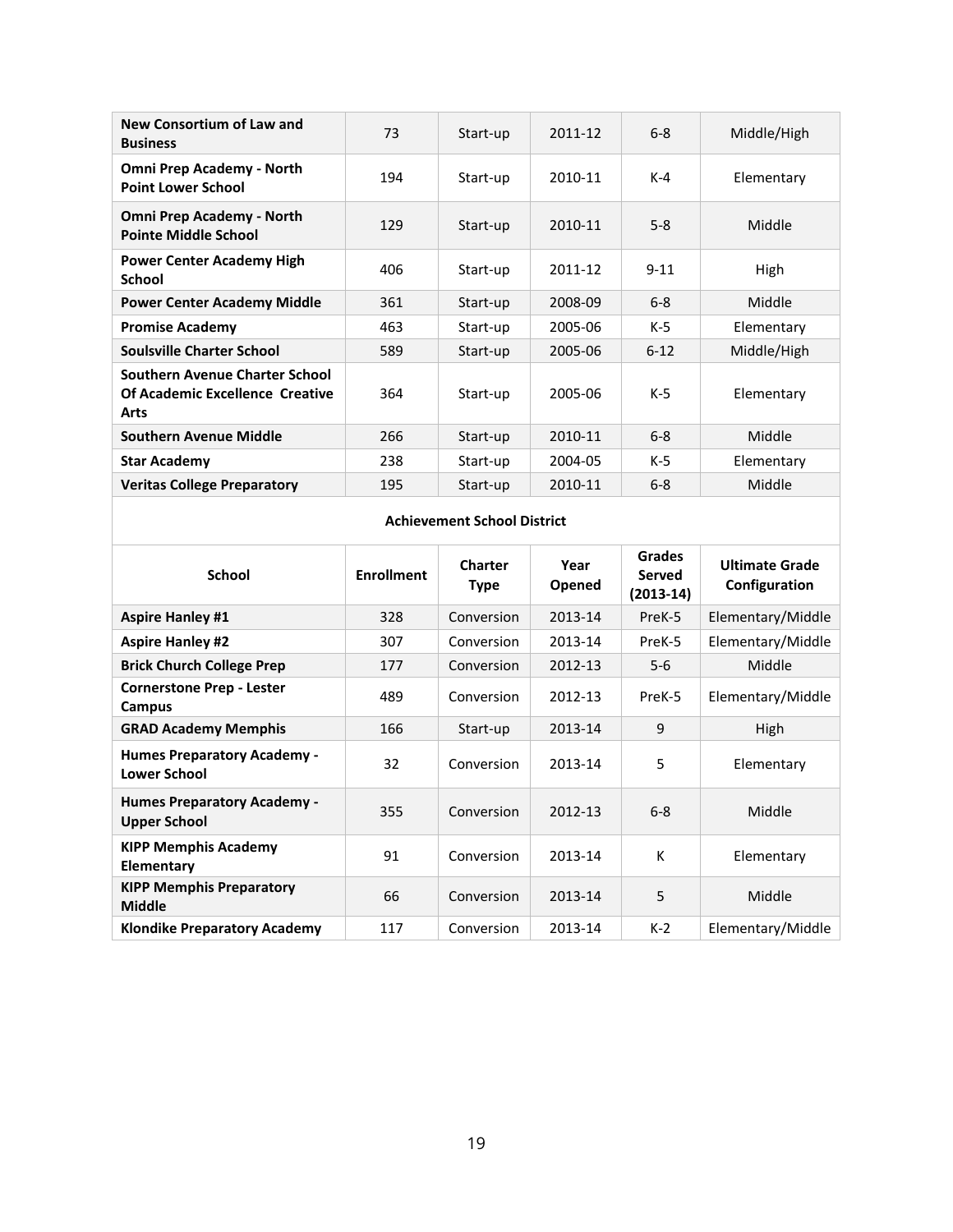## <span id="page-21-0"></span>*Appendix B. Charter School Performance, Grades 3-8*

| <b>Hamilton County</b>                             |                |                          |                |                |  |  |  |
|----------------------------------------------------|----------------|--------------------------|----------------|----------------|--|--|--|
|                                                    | Composite      | % Proficient or Advanced |                |                |  |  |  |
| <b>School</b>                                      | <b>TVAAS</b>   | <b>Math</b>              | <b>Reading</b> | <b>Science</b> |  |  |  |
| <b>Chattanooga Charter School of Excellence</b>    | $\overline{2}$ | 42%                      | 21%            | 28%            |  |  |  |
| <b>Chattanooga Girls Leadership Academy</b>        | 5              | 43%                      | 35%            | 52%            |  |  |  |
| <b>Metro Nashville Public Schools</b>              |                |                          |                |                |  |  |  |
| <b>School</b>                                      | Composite      | % Proficient or Advanced |                |                |  |  |  |
|                                                    | <b>TVAAS</b>   | <b>Math</b>              | <b>Reading</b> | Science        |  |  |  |
| <b>Boy's Prep</b>                                  | $\overline{2}$ | 17%                      | 23%            | 34%            |  |  |  |
| <b>Cameron College Preparatory</b>                 | 5              | 52%                      | 32%            | 53%            |  |  |  |
| <b>Drexel Prep</b>                                 | 3              | $N/A^*$                  | $N/A^*$        | $N/A^*$        |  |  |  |
| <b>Intrepid College Preparatory Charter School</b> | 5              | 51%                      | 63%            | 63%            |  |  |  |
| <b>KIPP Academy Nashville</b>                      | 5              | 79%                      | 57%            | 78%            |  |  |  |
| <b>KIPP Nashville College Prep</b>                 | 5              | 62%                      | 49%            | 67%            |  |  |  |
| <b>Knowledge Academy</b>                           | 5              | 54%                      | 51%            | 75%            |  |  |  |
| <b>Lead Academy</b>                                | 4              | 31%                      | 36%            | 50%            |  |  |  |
| <b>LEAD Prep Southeast</b>                         | 5              | 47%                      | 45%            | 84%            |  |  |  |
| <b>Liberty Collegiate Academy</b>                  | 5              | 74%                      | 66%            | 91%            |  |  |  |
| <b>Nashville Prep</b>                              | 5              | 83%                      | 60%            | 88%            |  |  |  |
| <b>New Vision Academy</b>                          | 5              | 63%                      | 51%            | 77%            |  |  |  |
| <b>Smithson Craighead Academy</b>                  | $\mathbf{1}$   | 46%                      | 38%            | 46%            |  |  |  |
| <b>STEM Prep Academy</b>                           | 5              | 74%                      | 59%            | 89%            |  |  |  |

#### **Memphis City**

| <b>School</b>                                                | Composite    | % Proficient or Advanced |         |                |  |  |
|--------------------------------------------------------------|--------------|--------------------------|---------|----------------|--|--|
|                                                              | <b>TVAAS</b> | Math                     | Reading | <b>Science</b> |  |  |
| <b>Circles Of Success Learning Academy</b>                   | 3            | 50%                      | 31%     | 41%            |  |  |
| <b>City University Boys Preparatory</b>                      | 3            | $N/A^*$                  | 16%     | 38%            |  |  |
| <b>City University School Girls Preparatory</b>              | 1            | $N/A^*$                  | $N/A^*$ | $N/A^*$        |  |  |
| <b>DuBois Elementary School of Arts</b><br><b>Technology</b> | 1            | $N/A^*$                  | 15%     | $N/A^*$        |  |  |
| <b>DuBois Elementary School of</b><br>Entrepreneurship       | 1            | 19%                      | $N/A^*$ | 27%            |  |  |
| <b>DuBois Middle of Leadership Public Policy</b>             | 1            | $N/A^*$                  | $N/A^*$ | 35%            |  |  |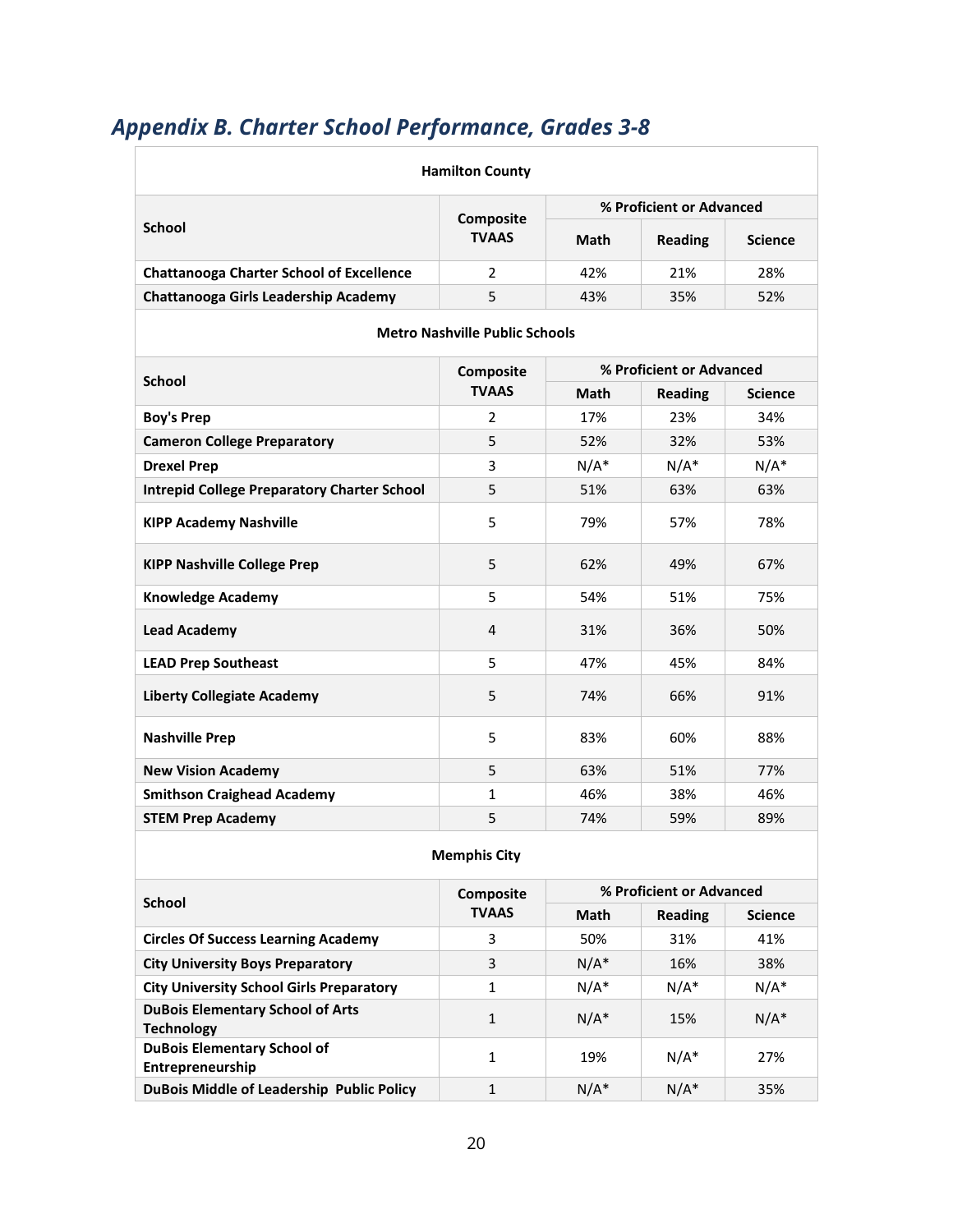| <b>DuBois Middle School of Arts Technology</b>                                | 1              | 20%     | 29%     | 29%     |
|-------------------------------------------------------------------------------|----------------|---------|---------|---------|
| <b>Freedom Preparatory Academy</b>                                            | 5              | 53%     | 40%     | 62%     |
| <b>KIPP Memphis Collegiate Middle</b>                                         | 4              | 17%     | 21%     | 45%     |
| <b>KIPP Memphis Middle Academy</b>                                            | 3              | 32%     | 28%     | 47%     |
| <b>Memphis Academy Of Health Sciences</b>                                     | 5              | 53%     | 37%     | 46%     |
| <b>Memphis Academy Of Science Engineering</b><br>Middle/High                  | $\mathbf{1}$   | 15%     | 22%     | 46%     |
| <b>Memphis Business Academy Elementary</b><br><b>School</b>                   | 4              | 28%     | 20%     | 53%     |
| <b>Memphis Business Academy Middle</b>                                        | 5              | 25%     | 29%     | 43%     |
| <b>Memphis College Preparatory</b>                                            | N/A            | 66%     | $N/A^*$ | $N/A^*$ |
| <b>Memphis Grizzlies Preparatory Charter</b><br><b>School</b>                 | 5              | 24%     | 23%     | 58%     |
| <b>Memphis School of Excellence</b>                                           | 5              | 57%     | 42%     | 60%     |
| <b>New Consortium of Law Business II</b>                                      | $\mathbf{1}$   | 14%     | 33%     | 33%     |
| <b>New Consortium of Law and Business</b>                                     | N/A            | $N/A^*$ | $N/A^*$ | $N/A^*$ |
| Omni Prep Academy - North Point Lower<br><b>School</b>                        | $\mathbf{1}$   | 14%     | 14%     | $N/A^*$ |
| Omni Prep Academy - North Pointe Middle<br><b>School</b>                      | 5              | 31%     | 29%     | 30%     |
| <b>Power Center Academy Middle</b>                                            | $\mathbf{1}$   | 54%     | 61%     | 73%     |
| <b>Promise Academy</b>                                                        | $\overline{2}$ | 48%     | 30%     | 35%     |
| <b>Soulsville Charter School</b>                                              | 5              | 22%     | 31%     | 46%     |
| Southern Avenue Charter School Of<br><b>Academic Excellence Creative Arts</b> | 5              | 39%     | 22%     | 53%     |
| <b>Southern Avenue Middle</b>                                                 | $\overline{2}$ | 19%     | 25%     | 38%     |
| <b>Star Academy</b>                                                           | $\mathbf{1}$   | 37%     | $N/A^*$ | $N/A^*$ |
| <b>Veritas College Preparatory</b>                                            | 5              | 35%     | 28%     | 61%     |

#### **Achievement School District**

| <b>School</b>                                             | <b>Composite</b> | % Proficient or Advanced |         |                |  |
|-----------------------------------------------------------|------------------|--------------------------|---------|----------------|--|
|                                                           | <b>TVAAS</b>     | Math                     | Reading | <b>Science</b> |  |
| <b>Aspire Hanley #1</b>                                   | 1                | $N/A^*$                  | $N/A^*$ | $N/A^*$        |  |
| <b>Aspire Hanley #2</b>                                   | $\mathbf{1}$     | $N/A^*$                  | $N/A^*$ | $N/A^*$        |  |
| <b>Brick Church College Prep</b>                          | 5                | 41%                      | 37%     | 37%            |  |
| <b>Cornerstone Prep - Lester Campus</b>                   | 5                | 25%                      | 15%     | 22%            |  |
| <b>Humes Preparatory Academy - Lower</b><br><b>School</b> | 3                | 32%                      | 13%     | $N/A^*$        |  |
| <b>Humes Preparatory Academy - Upper</b><br><b>School</b> | 5                | 22%                      | 19%     | 29%            |  |
| <b>KIPP Memphis Preparatory Middle</b>                    | 3                | 20%                      | $N/A^*$ | 55%            |  |

Note: \* Indicates that results were masked due to FERPA regulations.